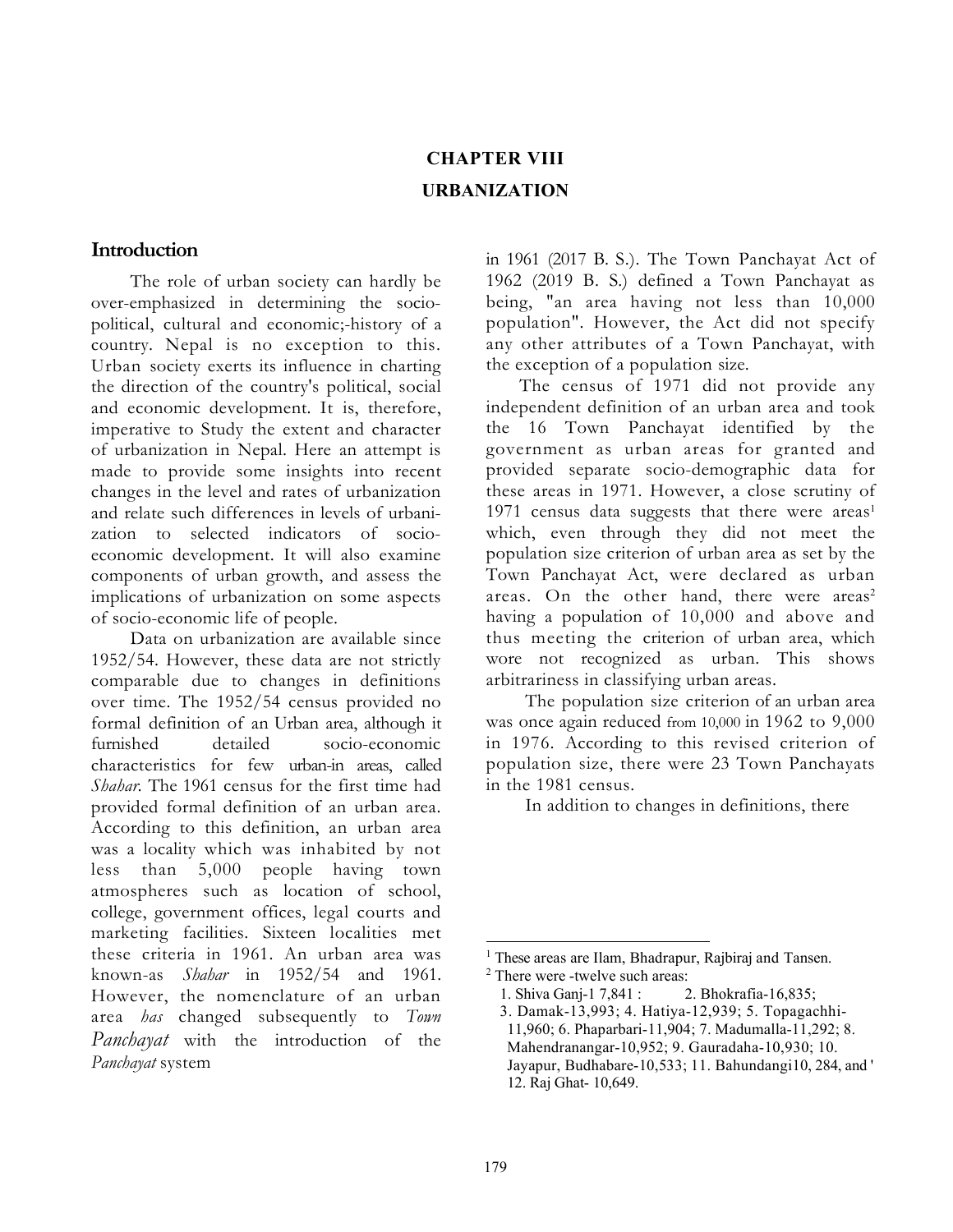were changes in district boundaries after 1961. This could also affect the boundaries as well as the size of the urban population of adjoining districts. These limitations must be borne in mind while interpreting the data on urbanization.

#### Level and Growth of Urbanization

Table 8.1 presents data on level and growth of urbanization based on population 5000, and above, for the census years 1952/54-81. Urban population as percentage of total population shows an increase over the years, from 3 per cent in 1952/54 to 6.3 per cent in 1981. The growth of urban population got its momentum since 1971. During the last decade (1971-81), urban population increased by 107 per cent and grew at the rate (geometric) of 7.55 per cent per annum, compared to 2.4 per cent growth rate of rural area.

Table 8.1-Prrcentage distribution of urban and rural population, percentage change in intercensal period and rate of growth of urban, rural and total population, Nepal, Census years 1952/54-1981

|                     |           |           | <b>Intercensal</b> change in      |                          | Rate of growth (geometric) |       |  |  |  |  |
|---------------------|-----------|-----------|-----------------------------------|--------------------------|----------------------------|-------|--|--|--|--|
| <b>Census</b> years | $%$ urban | $%$ rural | urban population<br>$\frac{1}{2}$ | urban                    | rural                      | total |  |  |  |  |
| 1952/54             | 2.9       | 97.1      | $\,$                              | $\overline{\phantom{0}}$ | ۰                          |       |  |  |  |  |
| 1961                | 3.6       | 96.4      | 42.5                              | 4.53                     | 1.56                       | 1.65  |  |  |  |  |
| 1971                | 4.0       | 96.0      | 37.4                              | 3.22                     | 2.03                       | 2.07  |  |  |  |  |
| 1981                | 6.3       | 93.7      | 107.1                             | 7.55                     | 2.40                       | 2.66  |  |  |  |  |

Source,: Central Bureau of Statistics, 1958-Population Census 1952/54, Appendix page 1;

Central Bureau of Statistics, 1967-Population Census, 1961, Vol. II, Table 6;

Central Bureau of Statistics, 1975-Population Census, 1971, Vol. V, Major urban tables;

Central Bureau of Statistics, 1984-Population Census, 1981, Vol. IX, Table 3.

The scenario of the level and growth of urban population as presented above is somewhat changed when the level and growth of urbanization is measured in terms of populations of 10,000 and more persons. If we consider the definition of urban areas as having a population of 10,000 and more persons, 2.4 per cent of Nepal's population qualified as urban in 1952/54 and 2.9 per cent in 1961,

3.7 per cent in 1971 and 6.2 per cent in 1981 (see Table 8.2.). During 1971-81, the urban population of Nepal living in places of 10,000 population and more, increased by 116.5 per cent and grew at a rate of 8.03 per cent per annum, compared to 2.39 per cent growth rate for the rest of the country. Using this definition of urban, therefore, produces an even higher rate of urbanization.

|         |                            | Table 8.2-- Percentage distribution of urban and rural population, percentage change in the intercensal period and rate of<br>growth of urban, rural and total population, Nepal, census years 1952/54-1981. |     |         |       |                                    |                          |                                          |
|---------|----------------------------|--------------------------------------------------------------------------------------------------------------------------------------------------------------------------------------------------------------|-----|---------|-------|------------------------------------|--------------------------|------------------------------------------|
|         |                            |                                                                                                                                                                                                              |     |         |       | Rate of growth $(\% )$ (geometric) |                          | <b>Intercensal</b>                       |
| Year    | Total<br><i>population</i> | Urban Population % urban<br>(10 thousand and<br>above)                                                                                                                                                       |     | % rural | urban | rural                              | total                    | change $(\% )$<br>in urban<br>population |
| 1952/54 | 8,256,625                  | 199.549                                                                                                                                                                                                      | 2.4 | 97.6    |       | $\overline{\phantom{a}}$           | $\overline{\phantom{a}}$ |                                          |

1961 9,412,996 278,548 2.9 97.1 4.25 1.58 1.65 39.6 1971 11,555,983 432,874 3.7 96.3 4.51 1.98 2.07 55.4 1981 15,022,839 937,187 6.2 93.8 8.03 2.39 2.66 116.5

Source: Same as are those in Table 8.1.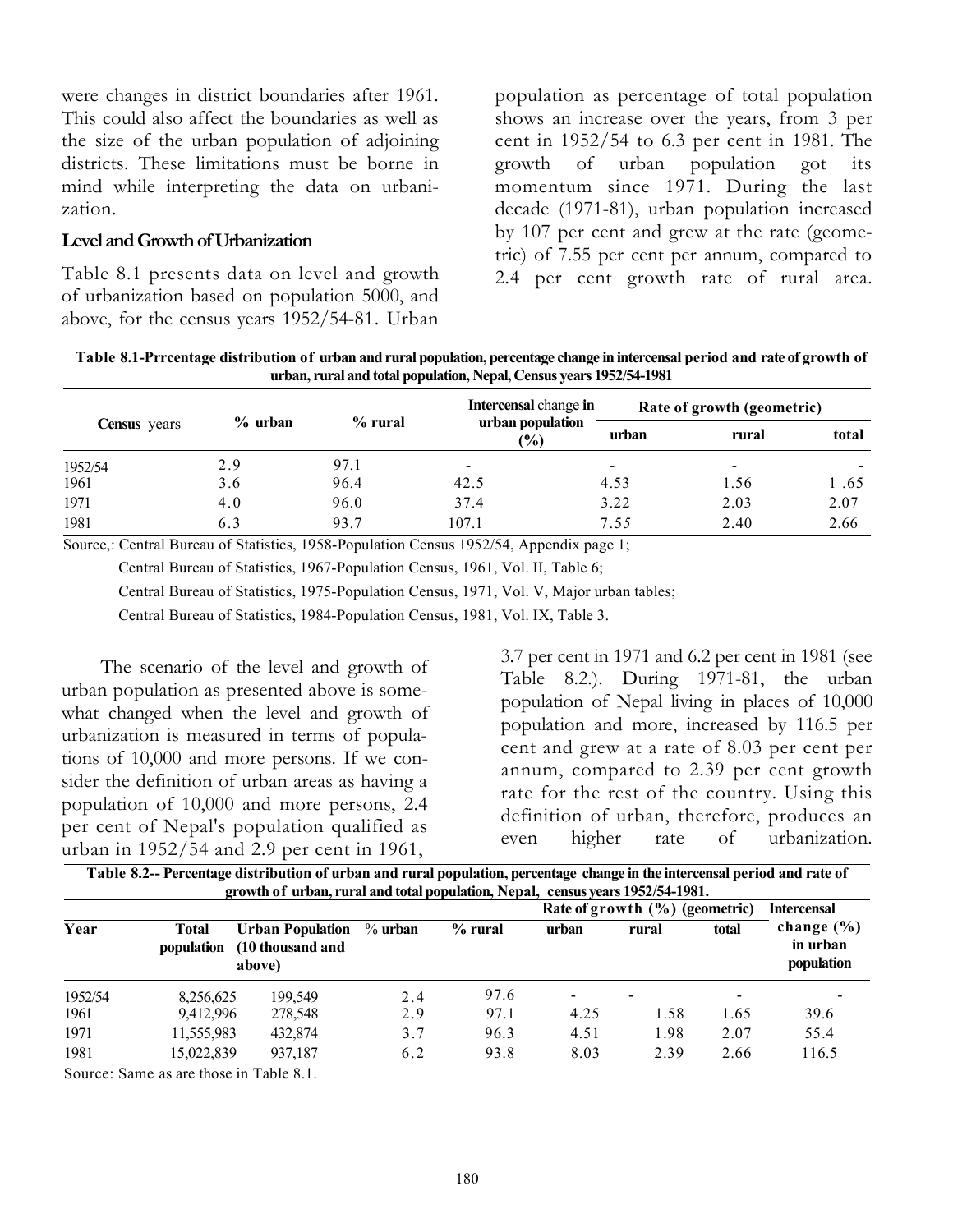Even though the urban population has been increasing over the years, the country still remains essentially rural in character. In 1981, 94 per cent of population was living in rural areas. Though the size of urban area looks small at present, its potential growth is very high. The urban population is growing faster than the rural population and at the current rate of growth, the urban population will double in 9 years.

# Urban Place by Size and Population

Changing level of urbanization can also be measured by comparing the number of places of given size and the distribution of population among them (see Table 8.3 ). Of the 10 places designated as urban areas in 1952/54, 50 per cent had fewer than 10,000 persons and 70 per cent were under 20,000 population. Only one area or 10 per cent of the urban places had populations of 100,000 and over. The above situation remained almost unchanged until 1961. However, the profile

changed somewhat in 1971. Of the 16 urban places, 4 or 25 per cent had fewer than 10,000 population and 56 per cent were under 20,000 population. For the first time in 1971, there were 3 areas having populations of 20,000- 29,999 and also one in the category of 50,000-99,999. By 1981, considerable shift had taken place from small sized to moderate sized places. The number of places with less than 10,000 population was reduced from 50 per cent in 1952/54 to 9 per cent in 1981, while the number of places with a population between 20,000 and 39,999 increased from 10 per cent in 1952/54 to 35 per cent in 198 1. The number of places having 40,000 to 49,999 population increased from only one in 1952/54 to 5 in 1981. Urban places having 50,000 to 99,999 population increased from zero in 1952/54 to 2 in 1981. It is also interesting to note that between the 1952/54-81, there was only one urban place having a population of 100,000 and above.

|                        | <b>Distribution of urban Places</b> |         |         |         |  |  |  |  |  |  |  |
|------------------------|-------------------------------------|---------|---------|---------|--|--|--|--|--|--|--|
| Size of place          | 1952/54                             | 1961    | 1971    | 1981    |  |  |  |  |  |  |  |
| Number of urban places | 10                                  | 16      | 16      | 23      |  |  |  |  |  |  |  |
| Per cent               | 100.00                              | 100.00  | 100.00  | 100.00  |  |  |  |  |  |  |  |
| 5,000-9,999            |                                     | 9       | 4       | 2       |  |  |  |  |  |  |  |
|                        | (50.0)                              | (56.25) | (25.0)  | (8.69)  |  |  |  |  |  |  |  |
| 10,000-19,999          |                                     | 3       |         |         |  |  |  |  |  |  |  |
|                        | (20.0)                              | (18.75) | (31.25) | (21.74) |  |  |  |  |  |  |  |
| 20,000-29,999          |                                     |         |         | 4       |  |  |  |  |  |  |  |
|                        |                                     |         | (18.75) | (17.39) |  |  |  |  |  |  |  |
| 30,000-39,999          |                                     | 2       |         | 4       |  |  |  |  |  |  |  |
|                        | (10.0)                              | (12.5)  |         | (17.39) |  |  |  |  |  |  |  |
| 40;000-49,,999         |                                     |         | 2       | C       |  |  |  |  |  |  |  |
|                        | (10.0)                              | (6.25)  | (12.5)  | (21.74) |  |  |  |  |  |  |  |
| 50,000-99,999          |                                     |         |         |         |  |  |  |  |  |  |  |
|                        |                                     |         | (6.25)  | (8.69)  |  |  |  |  |  |  |  |
| $100,000+$             |                                     |         |         |         |  |  |  |  |  |  |  |
|                        | (10.0)                              | (6.25)  | (6.25)  | (4.35)  |  |  |  |  |  |  |  |

Table 8.3-Numerical and percentage distribution of urban places by size of place, Nepal, Census years 1952/54-1981

Note: Figures in parenthesis refer to percentages.

Source: Same as are those in Table8.1.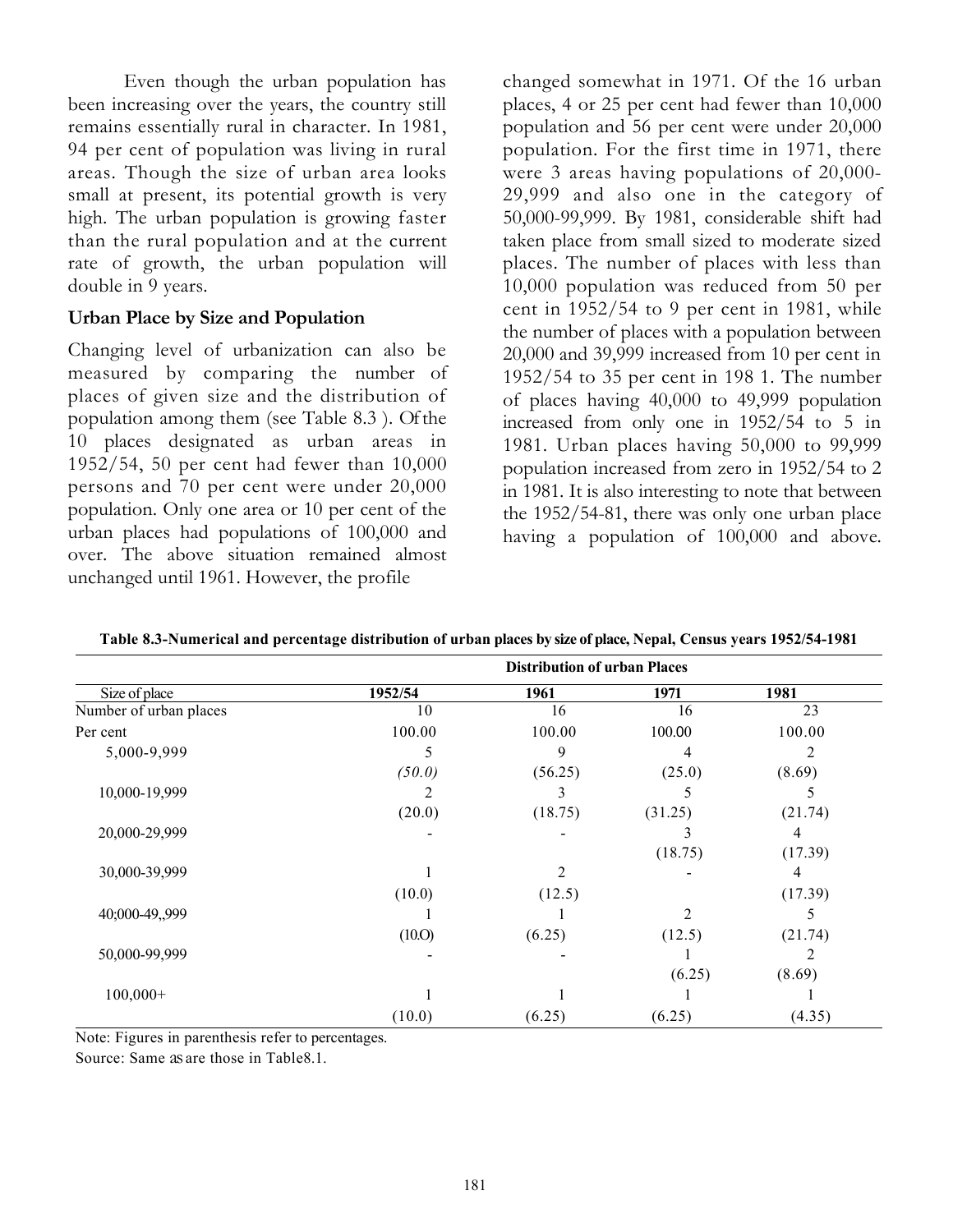### Distribution of Urban Population by Size

Table 8.4 shows the distribution of urban population by the size of urban places for the census years 1952/54-81. It is interesting to observe that the proportion of urban population living in the largest and smallest urban places has been declining over the years, while the proportion of urban population living in the areas having 40,000 to 99,999 population, particularly 40,000 to 49,999, increased considerably over the years. For example, the proportion of urban population living in places having a population of 100,000 and

above declined from 45 per cent in 1952/54 to 25 per cent in 1981. Similarly, the proportion of urban population living in the smallest towns with populations below 10,000 declined from 15 per cent in 1952/54 to only 2 percent in 1981. On the other hand, we find that the proportion of urban population living in urban areas having 40,000 to 99,999 population, increased from 18 per cent in 1952/54 to 42 per cent in 1981. It shows that the urban population, over the years, have been concentrating more in the medium to largesized urban places.

| Size of place          | 1975/54  | 1961     | 1971     | 1981     |
|------------------------|----------|----------|----------|----------|
| 5,000-9,999            | 15.41    | 17.15    | 6.29     | 2.04     |
| 10,000-19,999          | 8.84     | 12.07    | 15.93    | 7.43     |
| 20,000-29,999          |          |          | 13.99    | 10.25    |
| 30,000-39,999          | 13.61    | 20.59    |          | 14.09    |
| 40,000-49,999          | 17.52    | 14.19    | 1845     | 23.49    |
| 50,000-99,999          |          |          | 12.78    | 18.13    |
| $100,000 +$            | 44.62    | 35.99    | 32.53    | 24.58    |
| Total urban population | 235,892  | 336,222  | 461,938  | 956,721  |
| Percentage             | (100.00) | (100.00) | (100.00) | (100.00) |

Table 8.4 Percentage distribution of urban population by size of place, Nepal, Census years 1952/54-1981

Source: Same as are those in Tab1e 8.2

## Distribution of Urban Population by Geographic Zones

Table 8.5 presents data on the distribution of urban population and places by the geographic zone of the country.

The table shows that one hundred per cent of the u:-ban population live in the Hill and Terai zones of the country. There is no urban centre in the Mountain zone. The urban population has been and continues to be concentrated in the Hill zone, although reduced considerably over the years. The proportion of urban population living in the

Hill zone is reduced from 82 per cent in 1952/54 to 52 percent in 1981, while the corresponding figure in the Terai zone increased from 18 per cent in 1952/54 to 48 per cent in 1981. It shows that the process of urbanization of the Terai is catching up with that of the Hill rapidly. Although the Terai lags behind the Hill in terms of concentration of urban population, the former exceeds the latter in terms of concentration of urban canters. The urban centers were evenly distributed between the Hill and Terai in 1952/54 but in 1981,60 per cent of the urban centers were located in the Terai zone.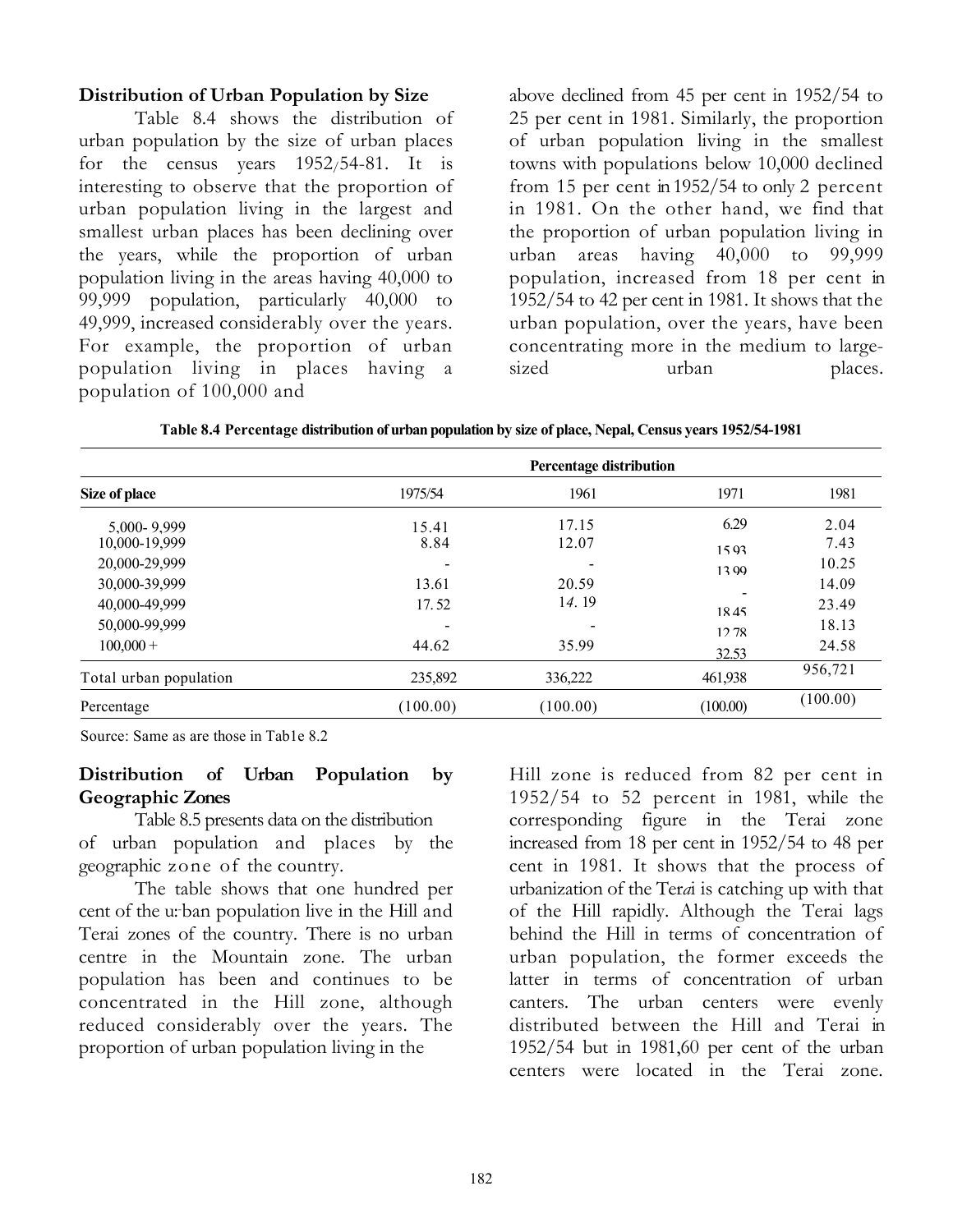| Geographic Zones | 1952/54 |                              | 1961    |                          | 1971           |                          | 1981    |      |  |
|------------------|---------|------------------------------|---------|--------------------------|----------------|--------------------------|---------|------|--|
| Eastern Hill     |         |                              |         |                          | 1.58           | (1)                      | 2.47    | (2)  |  |
| Central,         | 82.41   | (5)                          | 66.56   | (6)                      | 57.53          | (4)                      | 41.63   | (4)  |  |
| Western,         |         |                              | 3.14    | (2)                      | 5.85           | (2)                      | 6.23    | (2)  |  |
| Mid-western,     |         | $\qquad \qquad \blacksquare$ |         | $\overline{\phantom{0}}$ |                | $\overline{\phantom{a}}$ | 1.45    | (1)  |  |
| Far-western,     |         | $\overline{\phantom{a}}$     |         |                          | $\blacksquare$ | $\overline{\phantom{a}}$ | -       | ۰.   |  |
| Eastern Terai    | 3.42    | (1)                          | 16.23   | (3)                      | 17.52          | (4)                      | 18.36   | (5)  |  |
| Central<br>11    | 9.59    | (3)                          | 9.37    | (4)                      | 5.91           | (2)                      | 11.09   | (3)  |  |
| Western<br>,     |         |                              |         |                          | 6.51           | (2)                      | 7.77    | (3)  |  |
| Mid-western,     | 4.58    | (1)                          | 4.70    | (1)                      | 5.09           | (1)                      | 3.55    | (1)  |  |
| Far-western,     |         | $\overline{\phantom{a}}$     |         |                          |                | $\overline{\phantom{a}}$ | 7.43    | (2)  |  |
| Total Hill       | 82.41   | (5)                          | 67.70   | (8)                      | 64.97          | (7)                      | 51.78   | (9)  |  |
| Total Terai      | 17.59   | (5)                          | 30.30   | (8)                      | 35.03          | (9)                      | 48.22   | (14) |  |
| No.              | 235,892 |                              | 336,222 |                          | 461,938        |                          | 956,721 |      |  |
| All Total        |         | (10)                         |         | (16)                     |                | (16)                     |         | (23) |  |
| $\frac{0}{0}$    | 100.00  |                              | 100.00  |                          | 100.00         |                          | 100.00  |      |  |

Table 8.5-Percentage distribution of urban population by Geographic Zones Nepal, Census years 1952/54-1981

Note: 1. The geographic zones are for each year. as per 1981 population census.

2. The figures in parenthesis refer to number of urban places.

Source: Same as are those in Table 8.2

It should also be noted here that within the Hill .and Terai, the urban population is concentrated in fewer areas. And this pattern has remained unchanged over the years. For example, one hundred per cent (100%) of the urban population in the Hill zone were concentrated in the central a-1ill zone in 1952/54. The Central Hill still accounts for 80 per cent of the Urban population living in the Hill Similarly, within Terai, the eastern and central Terai accounted for 83 per cent and 61 per cent of the urban population living in the Terai in 1952/54 and 1981 respectively. Although the urban population is spreading equally between the two major zones, the Hill and Terai, it is still being concentrated in fewer places within each of the major zones, particularly in the Hill.

#### Shifts in Urban Size Categories

The shifts in urban size categories

exhibit an important pattern of urban growth. Data on the changing distribution of urban places by population size represent only the net changes. But evaluating the actual shifts in size categories for particular places over the years permits a more accurate evaluation of urban development (Table 8.6 ).

It can be observed from Table 8.6 that there was very little shift in size categories of urban places until 1971. However, a good deal of shift in size categories occurred during the decade 1971-81. Of the 16 urban places in 1971, 11 or 69 per cent had changed their size category by 1981 and in all but five cases the change was upwards by two size categories. Although all the size categories, with the exception of places having 50,000-99,999 and more than 100,000 population, had changed their categories by 1981, the maximum change took place in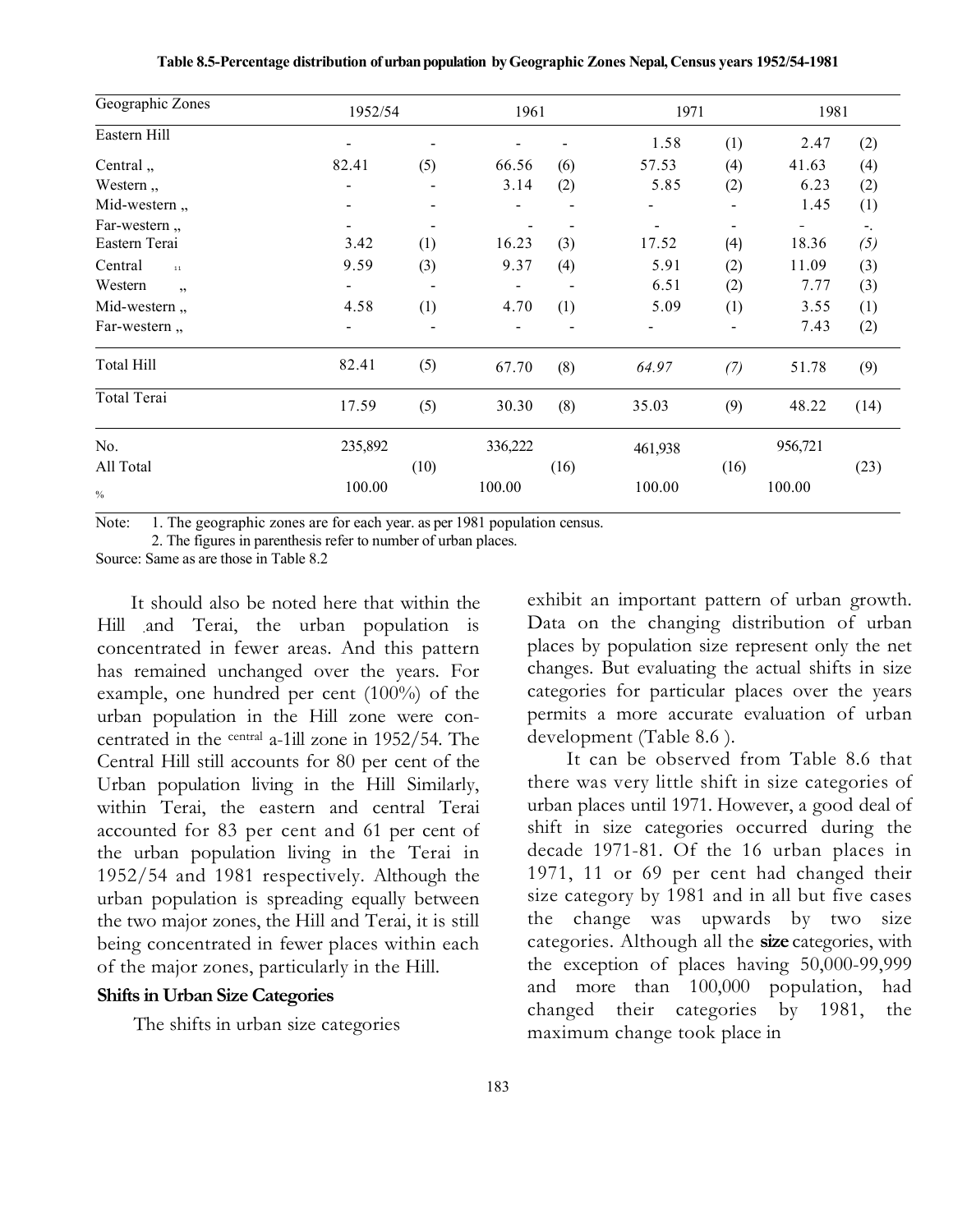|               |                |   |            |                          |                          |     |                          |                | Places in same or shifting to higher size class* |                          |                          |                |                          |                |      |                              |                          |              |
|---------------|----------------|---|------------|--------------------------|--------------------------|-----|--------------------------|----------------|--------------------------------------------------|--------------------------|--------------------------|----------------|--------------------------|----------------|------|------------------------------|--------------------------|--------------|
| Size of place |                |   | 1952/54-61 |                          |                          |     |                          |                | 1961-71                                          |                          |                          |                |                          |                |      | 1971-81                      |                          |              |
|               | S              |   | $2+$       | $-1$                     |                          | D A | S.                       | $\mathbf{1}$   | $2+$                                             | $-1$                     | D                        | A              | S <sub>1</sub>           |                | $2+$ | $-1$                         | D                        | $\mathbf{A}$ |
| 5000-9999     | 4              | ۰ |            | $\overline{\phantom{0}}$ | $\overline{\phantom{a}}$ | 5   | $\mathfrak{D}$           |                |                                                  | $\overline{\phantom{0}}$ | 5.                       | 2              | $\mathfrak{D}$           | $\overline{2}$ |      |                              |                          |              |
| 10000-19999   | $\overline{2}$ |   |            |                          | $\overline{\phantom{0}}$ |     |                          | 2              | $\overline{\phantom{a}}$                         | $\overline{\phantom{0}}$ | $\overline{\phantom{0}}$ | $\overline{3}$ | $\overline{\phantom{0}}$ |                | 4    | $\overline{\phantom{0}}$     | $\overline{\phantom{0}}$ | 3            |
| 20000-29999   |                |   |            |                          |                          |     |                          |                |                                                  |                          |                          |                | $\sim$                   |                | 2    | $\qquad \qquad \blacksquare$ | $\overline{\phantom{a}}$ | 3            |
| 30000-39999   |                |   |            |                          |                          |     | $\overline{\phantom{0}}$ | $\overline{2}$ | $\overline{\phantom{0}}$                         |                          |                          |                |                          |                |      |                              |                          |              |
| 40000-49999   |                |   |            |                          |                          |     | $\overline{\phantom{0}}$ |                | $\overline{a}$                                   |                          |                          |                |                          |                |      |                              |                          |              |
| 50000-99999   |                |   |            |                          |                          |     |                          |                |                                                  |                          |                          |                |                          |                |      |                              |                          |              |
| $100000+$     |                |   |            |                          |                          |     |                          | ٠              | $\overline{a}$                                   |                          |                          |                |                          |                |      |                              |                          |              |
| Number        | 9              |   |            |                          |                          | 6   | $\overline{4}$           | -6             |                                                  | $\overline{\phantom{0}}$ | 5.                       | 5              | 5.                       | -5             | 6    | $\overline{\phantom{0}}$     | $\overline{\phantom{a}}$ |              |

Table 8.6- Distribution of urban places and urban population by size of place and shifts of urban places between categories in the size-ofplace distribution, Nepal, Census years 1952/54-61, 1961-71 and 1971-81

\* Note: S= Same position; 1= Up one size class; 2+= Up two or more size class; -1=Down one class; D=Disappeared and A=Newly emerged. Source: Same as are those in Table 8.1

small sized categories, particularly the places having 10,000-19,999 and 20,000-29,999 population. Of the 5 places with 10,000-19,999 population in 1971, all shifted their position upwards. Similarly, all the places in 20,000- 29,999 population category shifted upwards. This shows that there has been a gradual shift from small to medium-sized urban places in Nepal.

### Distribution of Urban Population and Places by Development Regions

Nepal is divided into five development regions. They are known as Eastern, Central, Western, Mid-western and Far-western Development regions. The data on the distribution of the urban population and places by development regions of the country axe presented in Table 8.7. It shows that the distribution of the urban population of Nepal among different regions of the country were highly skewed during the period 1952/54-71. Although the concentration of the urban population in fewer regions still

remained, it was significantly reduced during the last intercensal period, 1971-81.

Data shows that the urban population of Nepal was disproportionately distributed among different regions of the country, particularly concentrated in the Central Development region. The Central Development region accounted for 92 per cent of the urban population in 1952/54. The dominant role of the Central Development region in the urban scenario still continues, although some what attenuated over the years.

Among the development regions, the Central region is by far the most urbanized in Nepal. In 1981, 10 percent of its population were living in urban places as compared with 5 per cent or less in other regions (see, Table 8.7). This region accounted for 32 per cent of the total population of Nepal and contained 53 per cent of the urban population in 1981. Of the total 23 urban areas in 1981, 7 were located in the Central region which included five of the nine largest urban areas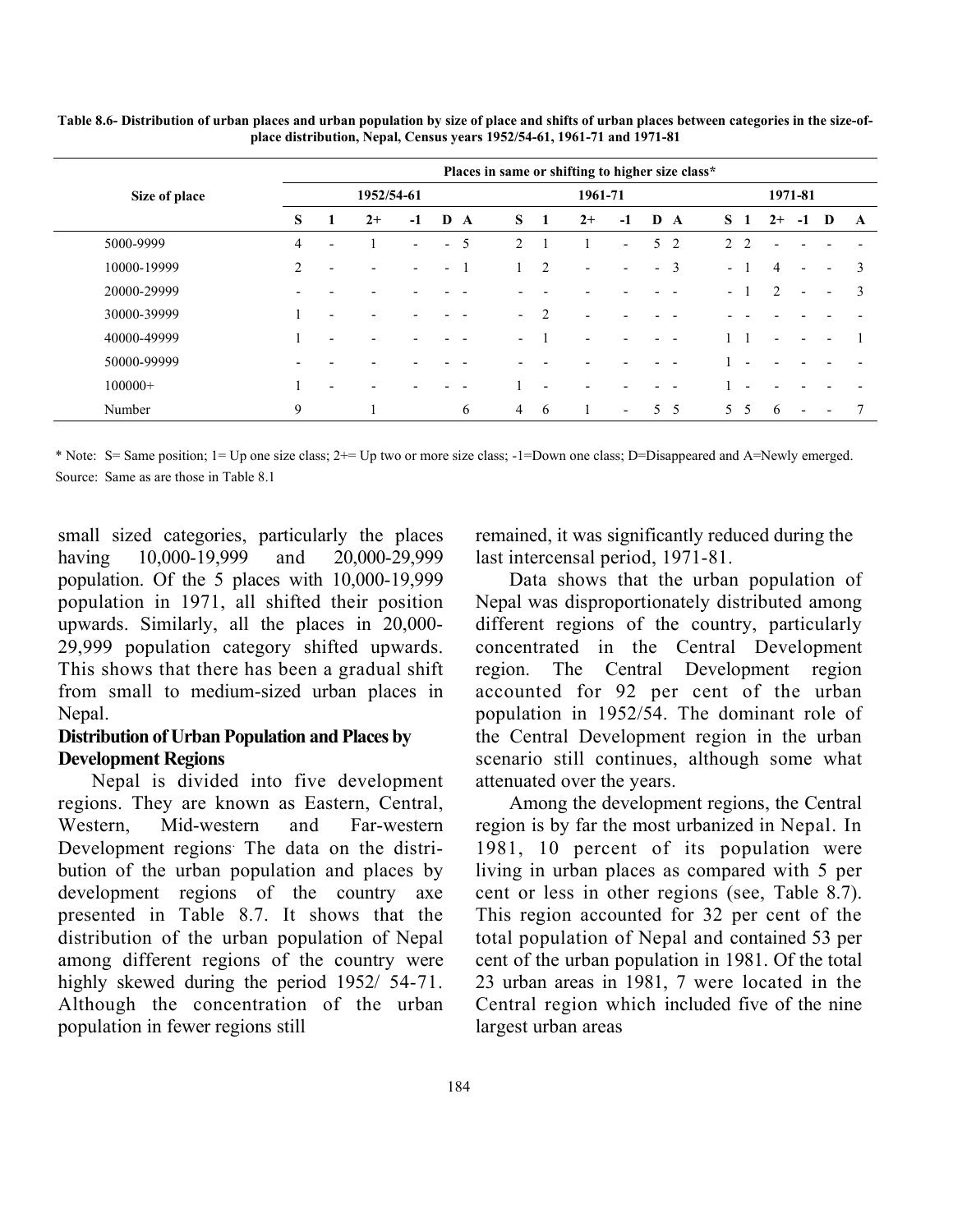| <b>Region/Zone</b> | Year    | % total urban | % of region's<br>population<br>urban | urban growth<br>rate<br>(exponential) | rural growth<br>rate<br>(exponential) |
|--------------------|---------|---------------|--------------------------------------|---------------------------------------|---------------------------------------|
|                    | 1952/54 | 3.42          |                                      |                                       |                                       |
| Eastern            | 1961    | 16.23         |                                      | 23.91                                 |                                       |
|                    | 1971    | 19.10         | 3.15                                 | 4.80                                  |                                       |
|                    | 1981    | 20.83         | 5.37                                 | 8.15                                  | 2.59                                  |
|                    | 1952/54 | 91.99         |                                      | $\overline{\phantom{a}}$              |                                       |
| Central            | 1961    | 75.92         |                                      | 2.03                                  |                                       |
|                    | 1971    | 63.44         | 7.58                                 | 1.38                                  |                                       |
|                    | 1981    | 52.72         | 10.27                                | 5.43                                  | 2.09                                  |
|                    | 1952/54 |               |                                      |                                       |                                       |
| Western            | 1961    | 3.14          |                                      |                                       |                                       |
|                    | 1971    | 12.37         | 2.33                                 | 21.11                                 |                                       |
|                    | 1981    | 14.01         | 4.29                                 | 8.53                                  | 2.26                                  |
|                    | 1952/54 | 4.58          |                                      |                                       |                                       |
|                    | 1961    | 4.70          |                                      | 4.75                                  |                                       |
| Mid-western        | 1971    | 5.09          | 1.58                                 | 3.97                                  |                                       |
|                    | 1981    | 5.00          | 2.45                                 | 7.10                                  | 2.64                                  |
|                    | 1971    |               |                                      |                                       |                                       |
| Far-western        | 1981    | 7.43          | 5.38                                 |                                       |                                       |
|                    | 1971    | 65.00         | 4.90                                 | 2.47                                  |                                       |
| Hill               | 1981    | 51.80         | 6.90                                 | 5.01                                  | 1.44                                  |
|                    | 1971    | 35.00         | 3.70                                 | 4.62                                  |                                       |
| Terai              | 1981    | 48.20         | 7.00                                 | 10.47                                 | 3.76                                  |

Table 8.7- Percentage distribution of urban population, rates of growth of urban and rural population by regions of Nepal for Census years 1952/54-81

Source: Same as are those in Table 8.1

of the country. These are Kathmandu, Lalitpur, Bhaktapur, Birganj and Janakpur. Kathmandu is the largest urban center of the country, while Lalitpur and Bhaktapur are the second and third largest urban centers. These three major urban centers accounted for 46 per cent of the total urban population in 1981 and 33 per cent of the increase of urban population during 1971-81. Kathmandu and .Lalitpur are the twin urban centers. Bhaktapur is the third largest urban place within the region and is situated only 13 km. to the east of Kathmandu. It is linked with Kathmandu city by a good metal road. Kathmandu is expanding horizontally towards the east and in the near future Kathmandu, Bhaktapur and Lalitpur may be merged into one big city.

 Next to the Central Development region, the Eastern Development region has had the highest proportion of people living in the urban areas but this accounted for only 5.4 per cent of its total population (Table 8.7). This region accounted for the 25 per cent of the total population of Nepal and contained only 21 per cent of the urban population of the country in 1981. Biratnagar is the dominant.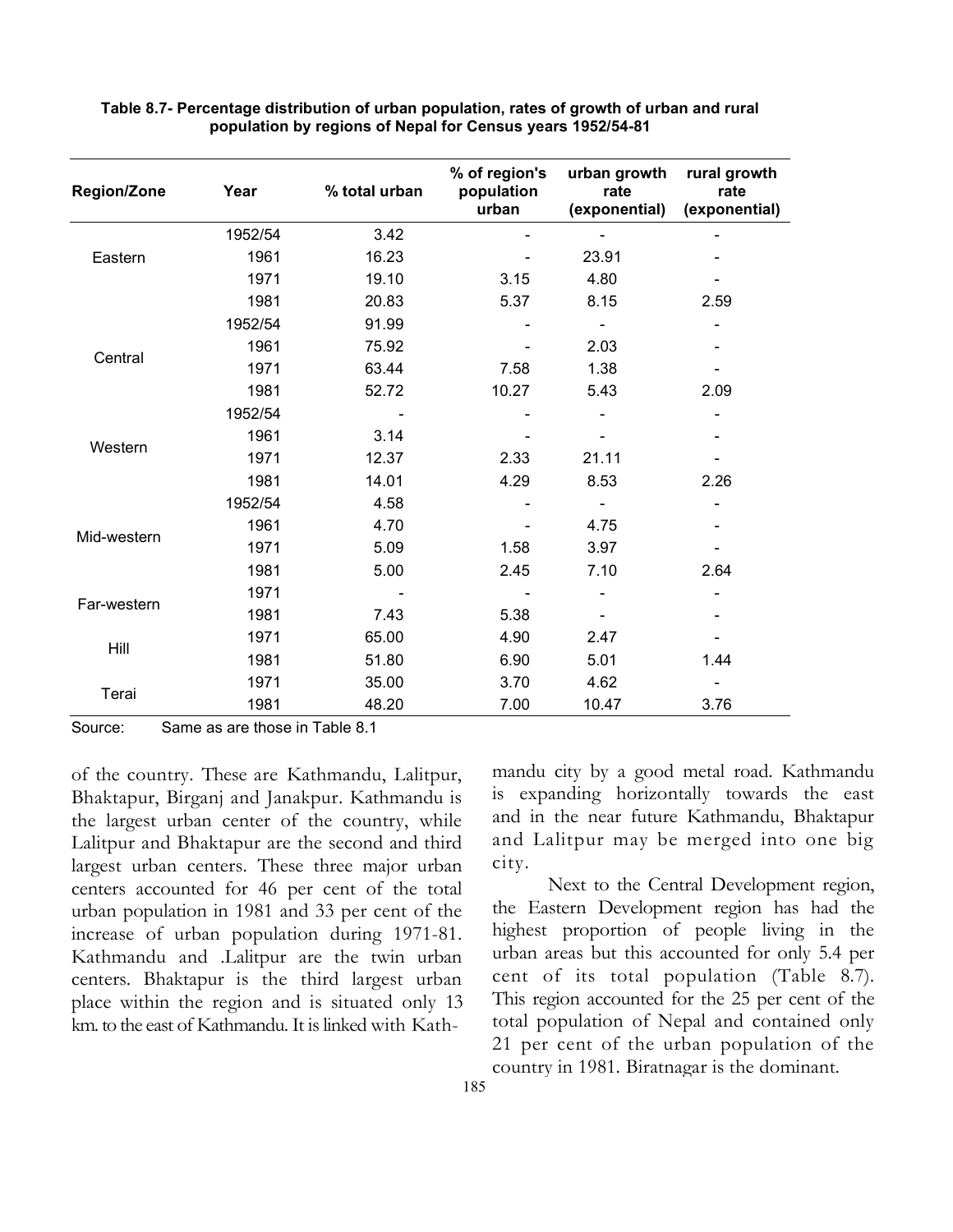urban center of this region. It is an industrial town. Dharan Nagar Panchayat with its 42,146 population, registered as the second largest urban area of the region and occupied the eighth position among the largest urban places in 1981. Biratnagar grew further because of its importance as a district headquarters and far better transport network with the capital city. Small and medium scale industries also flourished here during 1961-81. The Eastern region contained 7 out of 23 urban places in 1981 and this included two of the nine largest urban areas of the country.

In the Far-western Development region only 5 per cent of the its population lived in urban places in 1981. Although it accounted for 9 per cent of the population of the country, it contained only 7 per cent of the total urban population in 1981. However, it claimed only 2 out of a total 23 urban places of the country in 1981. The largest urban center in this region is Mahendra Nagar, accounting for 61 per cent of this region's urban population. Mahendra Nagar was the sixth largest urban centre of the country in 1981. The other urban center in this region is Dhangadhi.

In 1981, the level of urbanization as measured by proportion of its people living in urban places was only 4 per cent in the Western Development region. It accounted for 21 per cent of the total population of the country and contained only 14 per cent of total urban population in 1981. The Western Development region claimed 5 out of 23 urban places of the country which included one of t1he nine largest urban centers of the country in 1981. The largest urban center of the region is Pokhara which occupied 5th position among the nine largest urban areas of the country.

The Mid-western Development region is the least urbanized among the development regions. In 1981, only 2.45 per cent of its population lived in urban places. Although

it accounted for 13 per cent of total population of the country, it contained only 2 out of a total 23 urban places of the country in 1981. None of these two urban centers were among the first nine urban areas of the country. The major urban center of the region is Nepalganj, accounting for 71 per cent of this region's urban population. The other urban center in this region is Tribhuvan Nagar.

It may be observed from Table 8.7 that in all regions of the country the average annual rate of growth (exponential) of the urban population was higher than that of the rural population in almost each of the census years and this difference was further widened during the period 1971-81. The rural-urban differences in growth rates is higher in the Terai than in the Hill. The ratios of urban to rural growth rates were found to be 2.78:1 and 3.48:1, in the Terai and Hill during the period 1971-81.

Among the development regions, the ruralurban differences in growth rates is highest in the Western Development region followed by the Eastern, Mid-western and Central regions. The ratios of urban to rural growth were found to be 3.15:1, 2.60:1, 3.77:1 and 2.69:1 in the Eastern, Central, Western and Mid-western Development regions respectively.

### Level and Growth of Urbanization by Region

If the level of urbanization is measured by the number of urban areas, the Central Development region occupied the first place followed by the Eastern, Western and Midwestern Development regions, during the period 1952/54-71. Eighty per cent of all urban centers were located in the Central Development region in 1952/54 (see Table 8.8). However, this concentration was reduced considerably from 80 per cent in 1952/54 to 30 per cent in 198 L The reduction in concentration of urban centers in the Central Development region was followed by the increase of these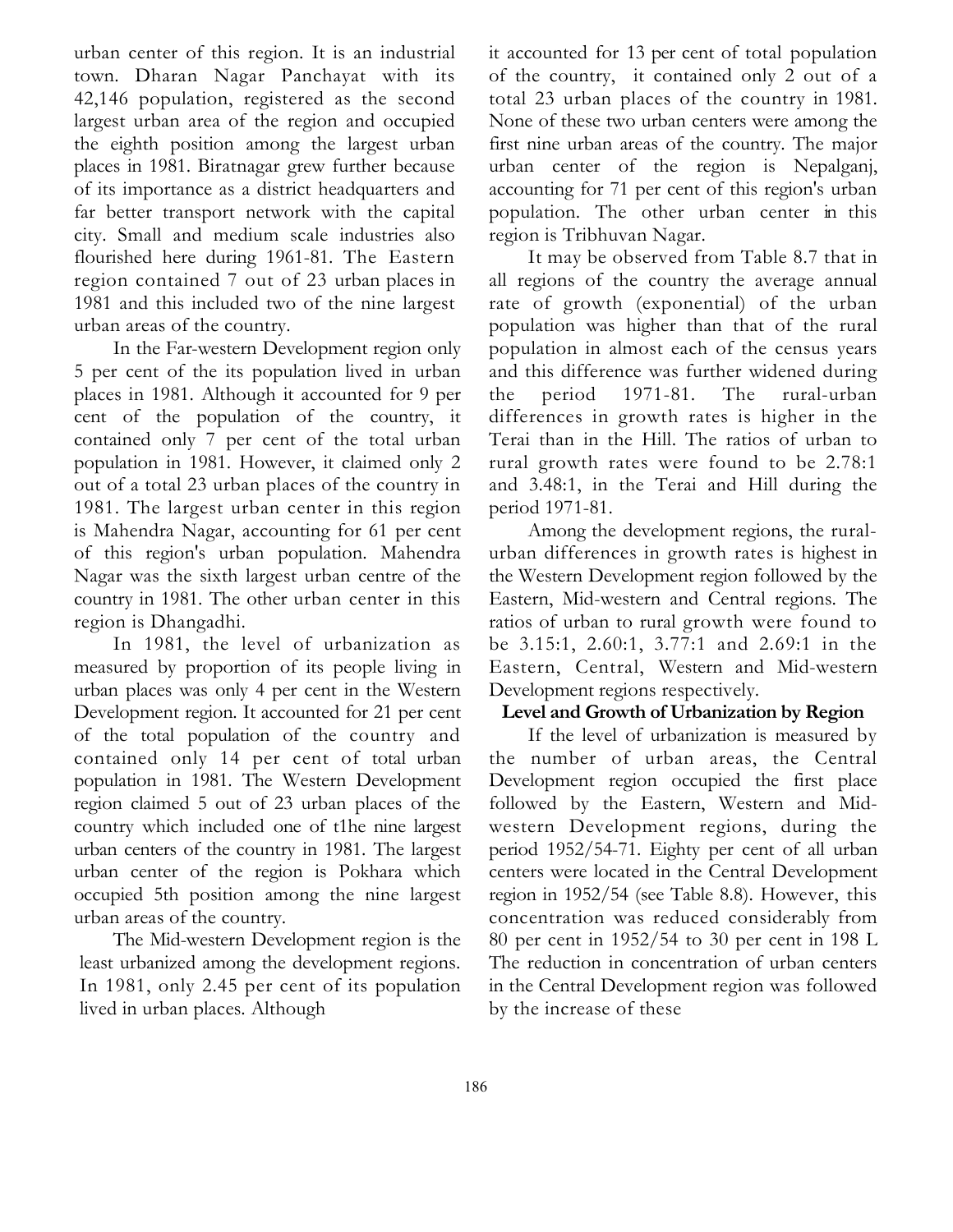Centers in other regions of the country. In 1981, the first place in terms of location of urban centers, was shared between the Central and Eastern Development region, each accounting for 30 per cent of the centers. The number of urban centers in the Western Development region also increased from 2 in 1961 to 5 in

1981. However, throughout the study period, the Mid-western Development region had the lowest number of urban places. In 1981, out of 23 urban places, the Eastern, Central, Western, Mid-western and Far-western regions contained 7,7,5,2 and 2 urban places respectively.

| Table 8.8-Percentage distribution of urban population by development regions, Nepal, Census years 1952/54-81 |  |  |  |
|--------------------------------------------------------------------------------------------------------------|--|--|--|
|                                                                                                              |  |  |  |

| <b>Development regions</b>                                              |             | 1952/54<br>Urban         | 1961<br>Urban  |            |                          | Urban      | 1971           | 1981<br>Urban     |                                    |
|-------------------------------------------------------------------------|-------------|--------------------------|----------------|------------|--------------------------|------------|----------------|-------------------|------------------------------------|
|                                                                         | population  | places                   | population     | places     |                          | population |                | places population | places                             |
| <b>Eastern Dev. Region</b><br>Eastern Hill                              |             |                          |                |            |                          | 8.27       | $\mathbf{1}$   | 11.84             | $\overline{2}$                     |
| Eastern Terai                                                           | 100.00      | 1                        | 100.00         |            | 1                        | 91.73      | 4              | 88.15             | 5                                  |
| <b>Central Dev. Region</b><br>Central Hill                              | 89.57       | 5                        | 87.66          |            | 6                        | 90.68      | 4              | 78.97             | $\overline{4}$                     |
| Central Terai                                                           | 10.43       | 3                        | 12.34          |            | 4                        | 9.31       | $\overline{2}$ | 21.03             | 3                                  |
| <b>Western Dev. Region</b><br>Western Hill                              |             | $\overline{\phantom{a}}$ | 100.00         |            | $\overline{2}$           | 47.33      | $\overline{2}$ | 44.58             |                                    |
| Western Terai                                                           |             |                          |                |            | $\overline{\phantom{a}}$ | 52.66      | $\overline{2}$ | 55.42             | $\boldsymbol{2}$<br>$\overline{3}$ |
| Mid-western Dev. Region<br>Mid-western Hill                             |             |                          |                |            |                          |            |                | 28.94             |                                    |
| Mid-western Terai                                                       | 100.00      | $\mathbf{1}$             | 100.00         |            | $\mathbf{1}$             | 100.00     | 1              | 71.05             | $1\,$                              |
| <b>Far-western Dev. Region</b><br>Far-western Hill<br>Far-western Terai |             |                          |                |            |                          |            |                | 100.00            | $\mathfrak{2}$                     |
| Eastern Dev. Region                                                     | 3.42        | 1(10)                    | 16.23          | 3<br>(19)  |                          | 19.10      | 5(31)          | 20.83             | 7(30)                              |
| Central Dev. Region                                                     | 91.99       | 8(80)                    | 75.92          | (63)<br>10 |                          | 63.44      | 6(38)          | 52.72             | 7(30)                              |
| Western Dev. Region                                                     |             | $\blacksquare$           | 3.14           | (12)<br>2  |                          | 12.37      | 4(25)          | 14.01             | (22)<br>5                          |
| Mid-west. Dev. Region                                                   | 4.58        | 1(10)                    | 4.70           | (6)<br>1   |                          | 5.09       | 1(6)           | 5.00              | 2<br>(9)                           |
| Far-west. Dev. Region                                                   |             |                          | $\overline{a}$ |            |                          |            |                | 7.43              | $\overline{2}$<br>(9)              |
| Total<br>Number                                                         | 235,892     | 10                       | 336,222        | 16         |                          | 461,938    | 16             | 956,721           | 23                                 |
|                                                                         | $\%$ 100.00 | 100.00.                  | 100.00         | 100.00     |                          | 100.00     | 100.00         | 100.00            | 100.00                             |

Note: i) The geographic zones in are, for each year, as per 1981 population census.

ii) The figure Lure in parenthesis refers to percentage distribution.

Source: Same as are those Table 8.2.

From the preceding findings, it appears that the urban population and urban centers are somewhat more evenly distributed in 1981 than they were 30 years ago. In spite of this spread of urban centers and urban population across the regions, the concentration of the

centers and population within a region still remains unchanged. For example, one hundred per cent (100 %) of the urban population in the Eastern Development region were concentrated in the Eastern Terai in 1952!54. The Eastern Terai still accounts for 88 per cent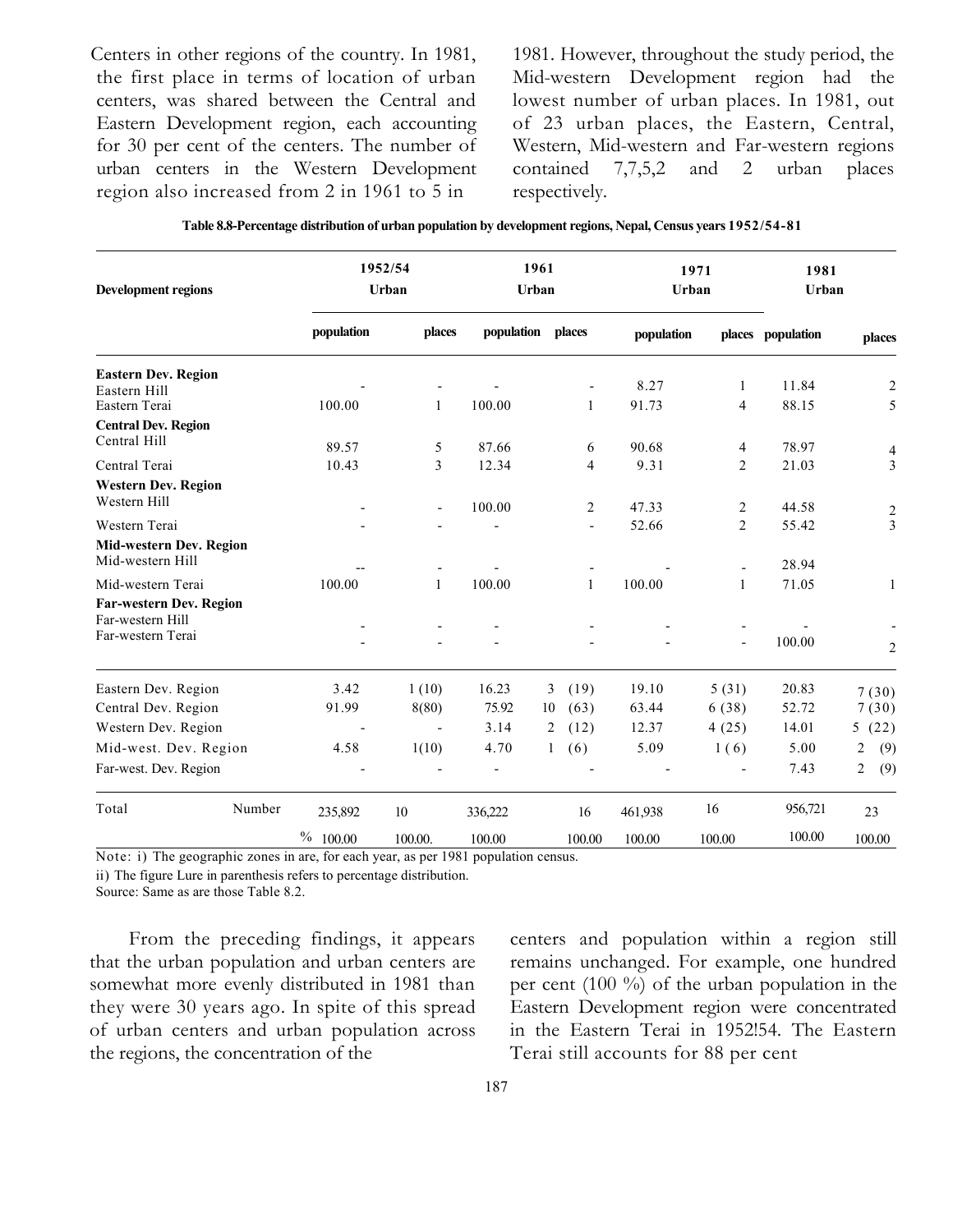of the urban population living in the Eastern Development region. Similarly, within the Central Development region, Central Hill accounted for 90 per cent and 79 per cent of the urban population living in this region in 1952 / 54 and 1981. The absolute majority of the urban population of the Mid-western Dc% region has been and continues to live in the Mid-western Terai. One hundred per cent the urban population of the Far western Development region lived in the Far western Terai in 1981. The only departure from this intra regional concentration of urban

population could be found in the Western Development region. In 1961, one hundred per cent of the urban population of the Western Development region lived in the Western Hill. In 1981 the Western Hill accounted for only 45 per cent of the urban population of the Western Development region and the remaining  $\sim$ ere living in the Western Terai.

The extent to which changes in the size of urban places varied by region can also be assessed by noting- the regional differentials in shifts among size categories (Table 8.9). There was very little shift among size categories until

Table 8.9- Distribution of urban places and urban population by size of place and shifts of urban places between categories in the size-of-place distribution, Nepal, Census years 1952/54-61, 1961-71 and 1971-81: Ecological Zones

|               |                |      |            |                     |                          |                |         |                          | Places in same or shifting to higher size class* |   |              |      |      |   |                |
|---------------|----------------|------|------------|---------------------|--------------------------|----------------|---------|--------------------------|--------------------------------------------------|---|--------------|------|------|---|----------------|
| Size of place |                |      | 1952/54-61 |                     |                          |                | 1961-71 |                          |                                                  |   | 1971-81      |      |      |   |                |
|               | S              | $2+$ | $-1$       | D<br>$\overline{A}$ | S                        |                | $2+$    | $-1$                     | D<br>$\overline{A}$                              | S | $\mathbf{1}$ | $2+$ | $-1$ | D | A              |
| 5-9999        | 2              |      |            | $-3$                |                          |                | 1       | $\overline{\phantom{0}}$ | 31                                               |   |              |      |      |   |                |
| 10-19999      |                |      |            |                     |                          |                |         |                          | $-1$                                             |   |              |      |      |   | 2              |
| 20-29999      |                |      |            |                     |                          |                |         |                          |                                                  |   |              |      |      |   |                |
| 30-39999      |                |      |            |                     |                          |                |         |                          |                                                  |   |              |      |      |   |                |
| 40-49999      |                |      |            |                     |                          |                |         |                          |                                                  |   |              |      |      |   |                |
| 50-99999      |                |      |            |                     |                          |                |         |                          |                                                  |   |              |      |      |   |                |
| $100000+$     | $\mathbf{I}$   |      |            |                     |                          |                |         |                          |                                                  | 1 |              |      |      |   |                |
| Number        | 5              |      |            | $-3$                | 2                        | 2              | 1       | $\blacksquare$           | 32                                               | 4 | 1            | 2    |      |   | $\overline{2}$ |
| 5-9999        | $\overline{2}$ |      |            | $-2$                |                          |                |         |                          | 21                                               |   |              |      |      |   |                |
| 10-19999      | $\overline{2}$ |      |            | $-1$                | 1                        | $\overline{2}$ |         |                          | $-2$                                             |   |              | 3    |      |   |                |
| 20-29999      |                |      |            |                     |                          |                |         |                          |                                                  |   |              |      |      |   | 3              |
| 30-39999      |                |      |            |                     |                          |                |         |                          |                                                  |   |              |      |      |   |                |
| 40-49999      |                |      |            |                     |                          |                |         |                          |                                                  |   |              |      |      |   |                |
| 50-99999      |                |      |            |                     |                          |                |         |                          |                                                  |   |              |      |      |   |                |
| $100000+$     |                |      |            |                     |                          |                |         |                          |                                                  |   |              |      |      |   |                |
| Number        | 4              |      |            | $-3$                | $\mathfrak{D}_{1}^{(1)}$ | 4              |         |                          | 23                                               |   | 4            | 4    |      |   | 5              |

\* S= Same position; 1= Up one size class; 2+= Up two or more size class; -1=Down one class; D=Disappeared and A=Newly emerged.

Source: Same as are those in Table 8.2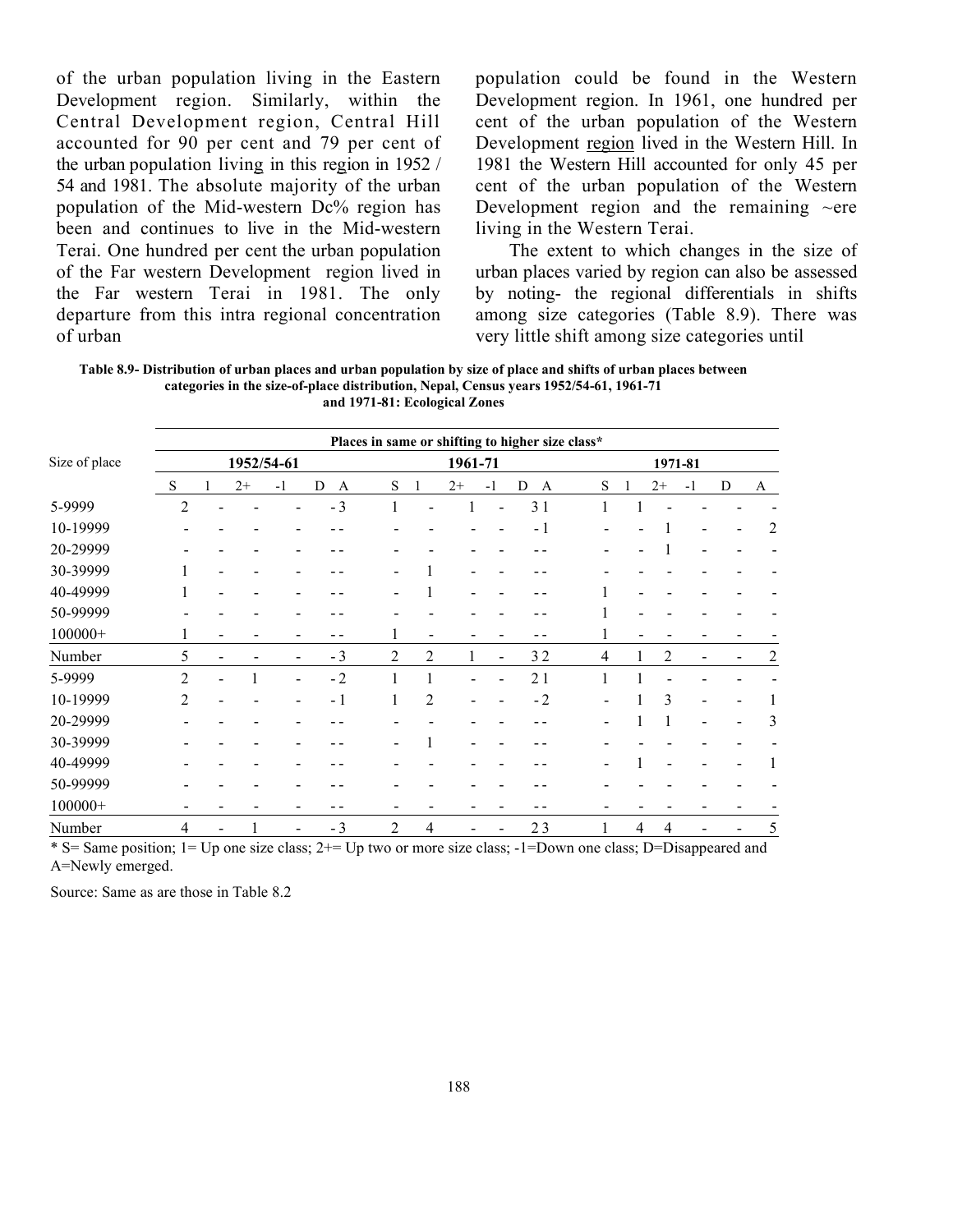| 1952/54-61<br>1961-71<br>1971-81<br>S <sub>1</sub><br>$\mathbf S$<br>S <sub>1</sub><br>$2+$<br>$\mathbf{1}$<br>$2+$<br>A D<br>$2+$<br>$^{\rm -1}$<br>A D<br>${\bf D}$<br>$-1$<br>$-1$<br>$\boldsymbol{\mathsf{A}}$<br>$\overline{2}$<br>$\,1$<br>$\mathbf{1}$<br>$\mathbf{1}$<br>÷,<br>1<br>1<br>1<br>1<br>$\overline{c}$<br>$\overline{c}$<br>$\overline{c}$<br>1<br>1<br>1<br>$\overline{a}$<br>$\blacksquare$<br>$ -$<br>L,<br>$ -$<br>$\overline{a}$<br>$\mathbf{1}$<br>$-5$<br>$\overline{4}$<br>3<br>1<br>1<br>1<br>1<br>$\mathbf{1}$<br>1<br>$\mathbf{1}$<br>1<br>1<br>- -<br>$\overline{a}$<br>$\,8\,$<br>$\overline{3}$<br>$\overline{2}$<br>3<br>$-5$<br>$\blacksquare$<br>$\blacksquare$<br>$\blacksquare$<br>$\overline{\phantom{0}}$<br>$\blacksquare$<br>$ -$<br>$\blacksquare$<br>1<br>$\mathbf{1}$<br>1<br>$ -$<br>$- -$<br>$\overline{\phantom{0}}$<br>$\overline{\phantom{0}}$<br>$\overline{c}$<br>$\overline{2}$<br>1<br>$\mathbf{1}$<br>$\frac{1}{2}$<br>$\overline{a}$<br>$\overline{a}$<br>$\overline{\phantom{a}}$<br>$\sim$ $\sim$<br>$\sim$ $\sim$<br>1<br>1<br>$\mathbf{1}$<br>1<br>1 | Size of place |  |  |  |  | Places in same or shifting to higher size class* |  |  |  |  |  |  |  |  |  |
|------------------------------------------------------------------------------------------------------------------------------------------------------------------------------------------------------------------------------------------------------------------------------------------------------------------------------------------------------------------------------------------------------------------------------------------------------------------------------------------------------------------------------------------------------------------------------------------------------------------------------------------------------------------------------------------------------------------------------------------------------------------------------------------------------------------------------------------------------------------------------------------------------------------------------------------------------------------------------------------------------------------------------------------------------------------------------------------------------------------|---------------|--|--|--|--|--------------------------------------------------|--|--|--|--|--|--|--|--|--|
|                                                                                                                                                                                                                                                                                                                                                                                                                                                                                                                                                                                                                                                                                                                                                                                                                                                                                                                                                                                                                                                                                                                  |               |  |  |  |  |                                                  |  |  |  |  |  |  |  |  |  |
|                                                                                                                                                                                                                                                                                                                                                                                                                                                                                                                                                                                                                                                                                                                                                                                                                                                                                                                                                                                                                                                                                                                  |               |  |  |  |  |                                                  |  |  |  |  |  |  |  |  |  |
|                                                                                                                                                                                                                                                                                                                                                                                                                                                                                                                                                                                                                                                                                                                                                                                                                                                                                                                                                                                                                                                                                                                  | 5000-9999     |  |  |  |  |                                                  |  |  |  |  |  |  |  |  |  |
|                                                                                                                                                                                                                                                                                                                                                                                                                                                                                                                                                                                                                                                                                                                                                                                                                                                                                                                                                                                                                                                                                                                  | 10000-19999   |  |  |  |  |                                                  |  |  |  |  |  |  |  |  |  |
|                                                                                                                                                                                                                                                                                                                                                                                                                                                                                                                                                                                                                                                                                                                                                                                                                                                                                                                                                                                                                                                                                                                  | 20000-29999   |  |  |  |  |                                                  |  |  |  |  |  |  |  |  |  |
|                                                                                                                                                                                                                                                                                                                                                                                                                                                                                                                                                                                                                                                                                                                                                                                                                                                                                                                                                                                                                                                                                                                  | 30000-39999   |  |  |  |  |                                                  |  |  |  |  |  |  |  |  |  |
|                                                                                                                                                                                                                                                                                                                                                                                                                                                                                                                                                                                                                                                                                                                                                                                                                                                                                                                                                                                                                                                                                                                  | 40000-49999   |  |  |  |  |                                                  |  |  |  |  |  |  |  |  |  |
|                                                                                                                                                                                                                                                                                                                                                                                                                                                                                                                                                                                                                                                                                                                                                                                                                                                                                                                                                                                                                                                                                                                  | 50000-99999   |  |  |  |  |                                                  |  |  |  |  |  |  |  |  |  |
|                                                                                                                                                                                                                                                                                                                                                                                                                                                                                                                                                                                                                                                                                                                                                                                                                                                                                                                                                                                                                                                                                                                  | $100000+$     |  |  |  |  |                                                  |  |  |  |  |  |  |  |  |  |
|                                                                                                                                                                                                                                                                                                                                                                                                                                                                                                                                                                                                                                                                                                                                                                                                                                                                                                                                                                                                                                                                                                                  | Number        |  |  |  |  |                                                  |  |  |  |  |  |  |  |  |  |
|                                                                                                                                                                                                                                                                                                                                                                                                                                                                                                                                                                                                                                                                                                                                                                                                                                                                                                                                                                                                                                                                                                                  | 5000-9999     |  |  |  |  |                                                  |  |  |  |  |  |  |  |  |  |
|                                                                                                                                                                                                                                                                                                                                                                                                                                                                                                                                                                                                                                                                                                                                                                                                                                                                                                                                                                                                                                                                                                                  | 10000-19999   |  |  |  |  |                                                  |  |  |  |  |  |  |  |  |  |
|                                                                                                                                                                                                                                                                                                                                                                                                                                                                                                                                                                                                                                                                                                                                                                                                                                                                                                                                                                                                                                                                                                                  | 20000-29999   |  |  |  |  |                                                  |  |  |  |  |  |  |  |  |  |
|                                                                                                                                                                                                                                                                                                                                                                                                                                                                                                                                                                                                                                                                                                                                                                                                                                                                                                                                                                                                                                                                                                                  | 30000-39999   |  |  |  |  |                                                  |  |  |  |  |  |  |  |  |  |
|                                                                                                                                                                                                                                                                                                                                                                                                                                                                                                                                                                                                                                                                                                                                                                                                                                                                                                                                                                                                                                                                                                                  | 40000-49999   |  |  |  |  |                                                  |  |  |  |  |  |  |  |  |  |
|                                                                                                                                                                                                                                                                                                                                                                                                                                                                                                                                                                                                                                                                                                                                                                                                                                                                                                                                                                                                                                                                                                                  | 50000-99999   |  |  |  |  |                                                  |  |  |  |  |  |  |  |  |  |
|                                                                                                                                                                                                                                                                                                                                                                                                                                                                                                                                                                                                                                                                                                                                                                                                                                                                                                                                                                                                                                                                                                                  | $100000+$     |  |  |  |  |                                                  |  |  |  |  |  |  |  |  |  |
|                                                                                                                                                                                                                                                                                                                                                                                                                                                                                                                                                                                                                                                                                                                                                                                                                                                                                                                                                                                                                                                                                                                  | Number        |  |  |  |  |                                                  |  |  |  |  |  |  |  |  |  |
|                                                                                                                                                                                                                                                                                                                                                                                                                                                                                                                                                                                                                                                                                                                                                                                                                                                                                                                                                                                                                                                                                                                  | 10000-19999   |  |  |  |  |                                                  |  |  |  |  |  |  |  |  |  |
|                                                                                                                                                                                                                                                                                                                                                                                                                                                                                                                                                                                                                                                                                                                                                                                                                                                                                                                                                                                                                                                                                                                  | 20000-29999   |  |  |  |  |                                                  |  |  |  |  |  |  |  |  |  |
|                                                                                                                                                                                                                                                                                                                                                                                                                                                                                                                                                                                                                                                                                                                                                                                                                                                                                                                                                                                                                                                                                                                  | 30000-39999   |  |  |  |  |                                                  |  |  |  |  |  |  |  |  |  |
|                                                                                                                                                                                                                                                                                                                                                                                                                                                                                                                                                                                                                                                                                                                                                                                                                                                                                                                                                                                                                                                                                                                  | 40000-49999   |  |  |  |  |                                                  |  |  |  |  |  |  |  |  |  |
|                                                                                                                                                                                                                                                                                                                                                                                                                                                                                                                                                                                                                                                                                                                                                                                                                                                                                                                                                                                                                                                                                                                  | 50000-99999   |  |  |  |  |                                                  |  |  |  |  |  |  |  |  |  |
|                                                                                                                                                                                                                                                                                                                                                                                                                                                                                                                                                                                                                                                                                                                                                                                                                                                                                                                                                                                                                                                                                                                  | $100000+$     |  |  |  |  |                                                  |  |  |  |  |  |  |  |  |  |
|                                                                                                                                                                                                                                                                                                                                                                                                                                                                                                                                                                                                                                                                                                                                                                                                                                                                                                                                                                                                                                                                                                                  | Number        |  |  |  |  |                                                  |  |  |  |  |  |  |  |  |  |
|                                                                                                                                                                                                                                                                                                                                                                                                                                                                                                                                                                                                                                                                                                                                                                                                                                                                                                                                                                                                                                                                                                                  | 5000-9999     |  |  |  |  |                                                  |  |  |  |  |  |  |  |  |  |
|                                                                                                                                                                                                                                                                                                                                                                                                                                                                                                                                                                                                                                                                                                                                                                                                                                                                                                                                                                                                                                                                                                                  | 10000-19999   |  |  |  |  |                                                  |  |  |  |  |  |  |  |  |  |
|                                                                                                                                                                                                                                                                                                                                                                                                                                                                                                                                                                                                                                                                                                                                                                                                                                                                                                                                                                                                                                                                                                                  | 20000-29999   |  |  |  |  |                                                  |  |  |  |  |  |  |  |  |  |
|                                                                                                                                                                                                                                                                                                                                                                                                                                                                                                                                                                                                                                                                                                                                                                                                                                                                                                                                                                                                                                                                                                                  | 30000-39999   |  |  |  |  |                                                  |  |  |  |  |  |  |  |  |  |
|                                                                                                                                                                                                                                                                                                                                                                                                                                                                                                                                                                                                                                                                                                                                                                                                                                                                                                                                                                                                                                                                                                                  | 40000-49999   |  |  |  |  |                                                  |  |  |  |  |  |  |  |  |  |
|                                                                                                                                                                                                                                                                                                                                                                                                                                                                                                                                                                                                                                                                                                                                                                                                                                                                                                                                                                                                                                                                                                                  | 50000-99999   |  |  |  |  |                                                  |  |  |  |  |  |  |  |  |  |
|                                                                                                                                                                                                                                                                                                                                                                                                                                                                                                                                                                                                                                                                                                                                                                                                                                                                                                                                                                                                                                                                                                                  | $100000+$     |  |  |  |  |                                                  |  |  |  |  |  |  |  |  |  |
|                                                                                                                                                                                                                                                                                                                                                                                                                                                                                                                                                                                                                                                                                                                                                                                                                                                                                                                                                                                                                                                                                                                  | Number        |  |  |  |  |                                                  |  |  |  |  |  |  |  |  |  |

Table 8.10- Shifts of urban places between categories in the size of place distribution: 1952/54-61, 1961-71 and 1971-81, for the development regions of Nepal

\*S=Same position, 1=Up one size class, 2+ =Up two or more size class, -1 =Down one size class, A=Newly emerged, D=Disappeared.

Source: Same as are those in Table 8.2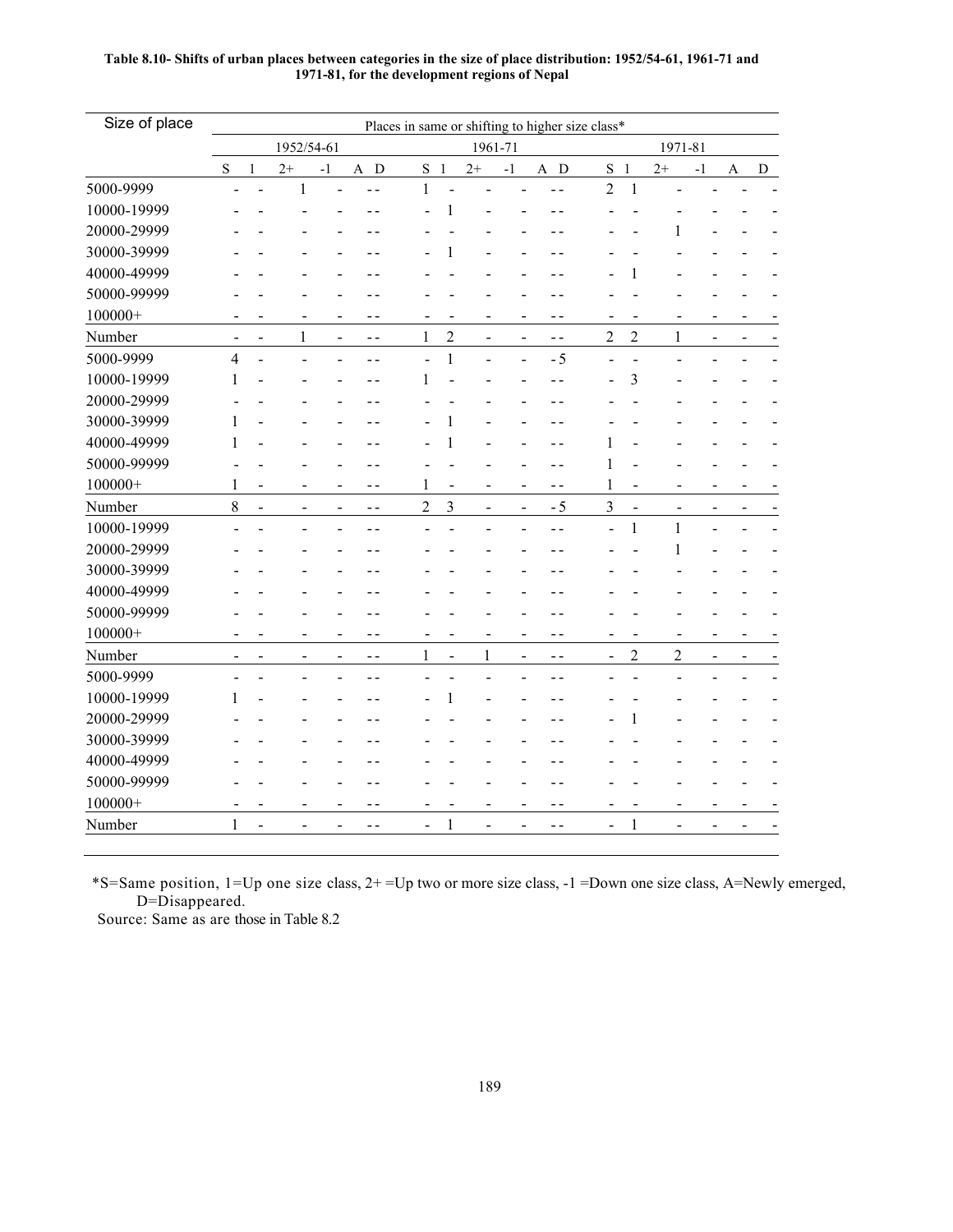1952/54-61. However, the majority of the urban places in all the regions changed their size categories during the period 1961-71. This change persisted also during the period 197181, but this was predominant in the Terai zone where 88.88 per cent of the urban places moved up 'E y at least one size category. The corresponding proportion was only 42.85 per cent in tile 1-lill. The majority of the shift took place from 10,000-19,999 size category into higher ones. The similar changes in size categories of urban places is also noticed in all development regions of the country (see Table 8.10).

The data clearly suggest considerable shift in size groupings by urban places in both the Hill and Tai during the study period (1952/ 54-81). However, size changes are more marked or the Terai during the last decade.

## Regional Variations of Urban Population by Size of Place

The level of urbanization in all the re; ions is further examined in this section by looking at tile distribution of population among the various size categories of urban places within the region. An examination of the Table 8.11 reveals that more and more people are living in large sized cities over the years, particularly in the region (Terai) where the rate of growth of urban population is very high. Within the Hill, the proportion of people living in cities with more than 100,000 population decreased from 54 per cent in 1952/54 to 48 per cent in 1981. During the same period the population of people living in very large sized urban areas having a population of 40,000-99,999 increased from 21 per cent to 35 per cent. Consequently, the proportion of

Table 8.11- Percentage distribution of urban population by size of place and region, Nepal, Census years 1952/54-81

|             | Size of places | 1952/54 | 1961    | 1971    | 1981    |
|-------------|----------------|---------|---------|---------|---------|
|             |                |         |         | Hill    |         |
| 5000-9999   |                | 8.1     | 13.9    | 4.6     | 2.0     |
| 10000-19999 |                |         |         | 5.4     | 8.2     |
| 20000-29999 |                |         |         | 6.9     |         |
| 30000-39999 |                | 16.5    | 14.5    |         | 7.0     |
| 40000-49999 |                | 21.3    | 20.4    | 13.4    | 19.2    |
| 50000-99999 |                |         |         | 19.7    | 16.1    |
| $100000+$   |                | 54.1    | 51.6    | 50.1    | 47.5    |
| Total       | Number         | 194,394 | 234,329 | 300,101 | 495,534 |
|             | Per cent       | 100.00  | 100.00  | 100.00  | 100.00  |
|             |                |         |         | Terai   |         |
| 5000-9999   |                | 49.8    | 25.5    | 9.5     | 2.1     |
| 10000-19999 |                | 50.2    | 39.8    | 35.5    | 6.6     |
| 20000-29999 |                |         |         | 27.2    | 21.3    |
| 30000-39999 |                |         | 34.7    |         | 21.7    |
| 40000-49999 |                |         |         | 27.9    | 28.1    |
| 50000-99999 |                |         |         |         | 20.3    |
| $100000+$   |                |         |         |         |         |
| Total       | Number         | 41,498  | 101,893 | 161,837 | 461,187 |
|             | Per cent       | 100.00  | 100.00  | 100.00  | 100.00  |

Source: Same as are those in Table 8.2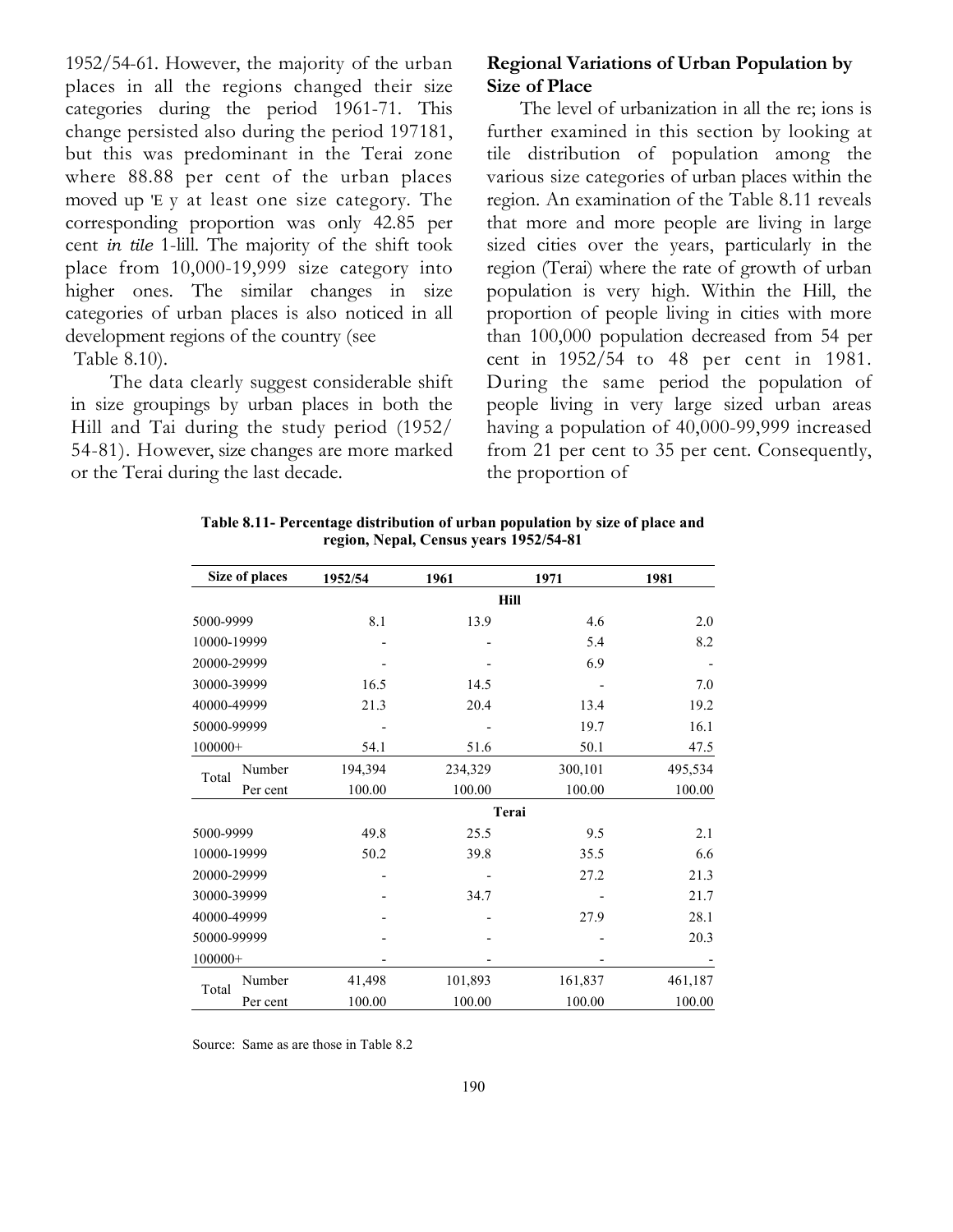those living in the small sized urban areas (i. e. with population less than 10,000) declined from 8 cent in 1952/54 to only 2 per cent in 1981. This decline is also noticed in the moderate sized urban areas. Those who lived in the moderate sized urban areas (i. e. with population 10,000-29,999) accounted for 12 per cent and 8 per cent of urban population in 1971 and 1981 respectively. In the Terai the proportion of people living in large sized urban areas (i, e. with population 30,000 - 99,999) increased conisiderably from zero per cent in 1952/54 to 70 per cent in 1981. Within the large sized urban areas, those living in the very large sized urban areas (i. e. with population 40,000-99,999), accounted for 48 per cent of urban population in 1981. The corresponding proportion in 1952/54 was zero. This increase has partly contributed to the decline of urban areas with population (10,000-29, 999) from in 50 per cent in 1952/54 to 28 per cent in 1981. The proportion of people living in the small sized urban places (i. e. with population less than 10,000) declined from 50 per cent in 1952/54 to merely 2 per cent in 1981. From the preceding findings, it appears that in the last 28 years there has been an increasing concentration of people in the large sized urban areas, particularly in the Terai with a consequent deconcentration in the medium and small sized urban centres. A similar trend is also observed among the development regions, particularly in the Eastern, Central and Western Development regions.

There was only one city with more than 100,000 population throughout the study period and this was located in the Central region. The Central Development region still maintains its dominance among the large sized urban areas of the country. It had only two urban places with 30,000-99,999 population in 1952/54 and this number had increased to 5 in 1981. Although the Central region further strengthened its position in terms of

containing more urban areas with more than 30,000 population over the period 1952/54-81, the other regions did not lag far behind. Each of the remaining four regions had no large sized (i. *e. with* population  $30,000 - 99,999$ ) urban place in 1952/54 but by 1981 the Eastern, Western, Mid-western and Far western regions increased this number to 2,2,1 and 1 respectively (see Table 8.12).

The number of moderate-sized urban places, i. e. with 10,000-29,999 population remained the same for the Central and Midwestern regions in 1952/54 and 1981. However, this increased in the Eastern and Western Development regions from none in 1952/54 to 3 in 1981. The number of small-sized urban places, i. e. with population less than 10,000 reduced to zero in the Central and Western Development region;, while this increased marginally from one to two in the Eastern Development region. There was no small sized urban place in the Mid-western and Far-western regions. From the above findings, it appears that all the development regions experienced a rising level of urbanization over the years if measured by the growing number of large sized urban places among all the regions of the country.

A similar trend is also noticed in the ecological zones (see Table 8.13). Kathmandu, the capital city, is located in the Hill region. This was the only city having a population of 100,000 and above. The Hill has further strengthened its position among the large sized urban areas of the country. It had only two urban places with 30,000-99,999 population in 1952/54 and this number increased to 4 in 1981. The pace of urbanization was not only confined to the Hill, this was also equally spread out to the Terai, as could be measured by the increase of large and medium sized urban places over the years in the latter region. Terai had no large sized (i. e. with population 30,000-99,999) urban.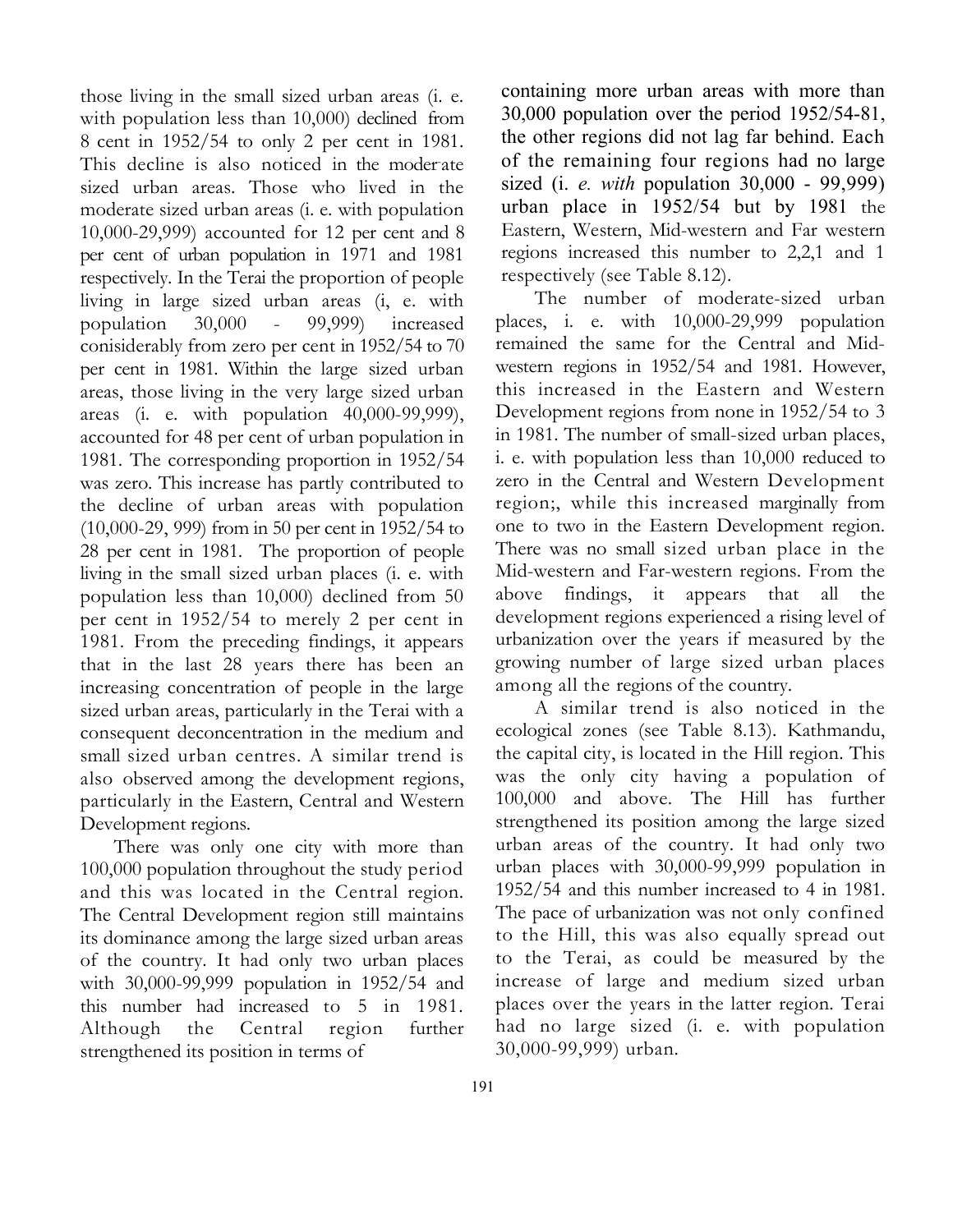|                            |                       | <b>Size of Places</b>    |                          |                          |                              |                      |                          |                          |                     | <b>Total</b>    |          |
|----------------------------|-----------------------|--------------------------|--------------------------|--------------------------|------------------------------|----------------------|--------------------------|--------------------------|---------------------|-----------------|----------|
| Development<br>region      | <b>Census</b><br>year | 5000-9,999               | 10,000-<br>19,999        | 20,000-<br>29,999        | 30,000-<br>39,999            | $40,000 -$<br>49,999 | 50,000-<br>99,999        | $100,000+$               | Urban<br>population | urban<br>places | per cent |
|                            | 1952/54               | 100.0                    |                          |                          |                              |                      | Ĭ.                       |                          | 8,060               | 1.0             | 100.00   |
|                            |                       | (1)                      |                          |                          |                              |                      |                          |                          |                     |                 |          |
| Eastern                    | 1961                  | 9.5                      | 25.6                     |                          | 64.8                         | L,                   |                          | $\overline{\phantom{a}}$ | 54,585              | 3.0             | 100.00   |
| Development                |                       | (1)                      | (1)                      |                          | (1)                          |                      |                          |                          |                     |                 |          |
| region                     | 1971                  | 25.6                     | $\blacksquare$           | 23.2                     | $\overline{\phantom{a}}$     | 51.1                 | ÷,                       | $\overline{\phantom{a}}$ | 88,233              | 5.0             | 100.00   |
|                            |                       | (3)                      |                          | (1)                      |                              | (1)                  |                          |                          |                     |                 |          |
|                            | 1981                  | 9.8                      | 22.1                     | $\overline{a}$           | $\qquad \qquad \blacksquare$ | 21.1                 | 46.9                     | $\overline{\phantom{a}}$ | 199,279             | 7.0             | 100.00   |
|                            |                       | (2)                      | (3)                      |                          |                              | (1)                  | (1)                      |                          |                     |                 |          |
|                            | 1952/54               | 13.0                     | 4.6                      | $\overline{\phantom{0}}$ | 14.8                         | 19.0                 | $\overline{\phantom{a}}$ | 48.5                     | 217,019             | 8.0             | 100.00   |
|                            |                       | (4)                      | (1)                      |                          | (1)                          | (1)                  |                          | (1)                      |                     |                 |          |
| Cental                     | 1961                  | 16.4                     | 4.2                      | $\overline{a}$           | 13.3                         | 18.7                 | $\overline{\phantom{a}}$ | 47.4                     | 255,271             | 10.0            | 100.00   |
| Development                |                       | (6)                      | (1)                      |                          | (1)                          | (1)                  |                          | (1)                      |                     |                 |          |
| region                     | 1971                  | $\overline{\phantom{a}}$ | 14.8                     | $\overline{a}$           | $\overline{\phantom{a}}$     | 13.7                 | 20.1                     | 51.3                     | 293,050             | 6.0             | 100.00   |
|                            |                       |                          | (3)                      |                          |                              | (1)                  | (1)                      | (1)                      |                     |                 |          |
|                            | 1981                  | $\overline{a}$           | $\overline{\phantom{a}}$ | 5.5                      | 13.8                         | 18.3                 | 15.8                     | 46.6                     | 504,383             | 7.0             | 100.00   |
|                            |                       |                          |                          | (1)                      | (2)                          | (2)                  | (1)                      | (1)                      |                     |                 |          |
|                            | 1952/54               |                          | $\overline{\phantom{a}}$ | $\overline{a}$           | $\overline{a}$               | $\overline{a}$       | $\overline{\phantom{a}}$ | $\overline{\phantom{a}}$ |                     |                 |          |
| Western                    | 1961                  | 100.0                    |                          |                          |                              |                      |                          | $\overline{\phantom{a}}$ | 10,549              | 2.0             | 100.00   |
| Development                |                       | (2)                      |                          |                          |                              |                      |                          |                          |                     |                 |          |
| region                     | 1971                  | 11.3                     | 52.7                     | 36.1                     |                              |                      |                          | $\overline{\phantom{a}}$ | 57,132              | 4.0             | 100.00   |
|                            |                       | (1)                      | (2)                      | (1)                      |                              |                      |                          |                          |                     |                 |          |
|                            | 1981                  | ÷,                       | 9.8                      | 32.2                     | 23.2                         | 34.8                 |                          | $\overline{\phantom{a}}$ | 134,077             | 5.0             | 100.00   |
|                            |                       |                          | (1)                      | (2)                      | (1)                          | (1)                  |                          |                          |                     |                 |          |
|                            | 1952/54               | $\overline{\phantom{a}}$ | 100.0                    | $\overline{a}$           | $\overline{\phantom{0}}$     | $\overline{a}$       |                          | $\overline{\phantom{a}}$ | 10,813              | 1.0             | 100.00   |
|                            |                       |                          | (1)                      |                          |                              |                      |                          |                          |                     |                 |          |
| Mid-western                | 1961                  | $\overline{\phantom{0}}$ | 100.0                    |                          |                              |                      |                          | $\overline{\phantom{a}}$ | 15,817              | 1.0             | 100.00   |
| Development                |                       |                          | (1)                      |                          |                              |                      |                          |                          |                     |                 |          |
| region                     | 1971                  | $\overline{\phantom{a}}$ | $\overline{\phantom{a}}$ | 100.0                    |                              |                      |                          |                          | 23,523              | 1.0             | 100.00   |
|                            |                       |                          |                          | (1)                      |                              |                      |                          |                          |                     |                 |          |
|                            | 1981                  | $\overline{\phantom{0}}$ | 28.9                     |                          | 71.1                         |                      |                          | $\overline{\phantom{a}}$ | 47,874              | $2.0\,$         | 100.00   |
|                            |                       |                          | (1)                      |                          | (1)                          |                      |                          |                          |                     |                 |          |
|                            | 1952/54               |                          | $\overline{a}$           |                          |                              |                      |                          |                          |                     |                 |          |
| Far-western<br>Development | 1961                  |                          | $\overline{\phantom{a}}$ |                          |                              |                      |                          |                          |                     |                 |          |
| region                     | 1971                  |                          | $\overline{\phantom{0}}$ |                          |                              |                      |                          |                          |                     |                 |          |
|                            | 1981                  |                          | $\overline{\phantom{a}}$ | 38.3                     | $\overline{\phantom{0}}$     | 61.6                 |                          |                          | 71,108              | $2.0\,$         | 100.00   |
|                            |                       |                          |                          | (1)                      |                              | (1)                  |                          |                          |                     |                 |          |

Table 8.12-Percentage distrubution of urban population by size of place and development region, Nepal, Census years 1952/54-81

Note: Figure in parenthesis refers to the number of places by size of population. Source: Same as are those in Table 8.1.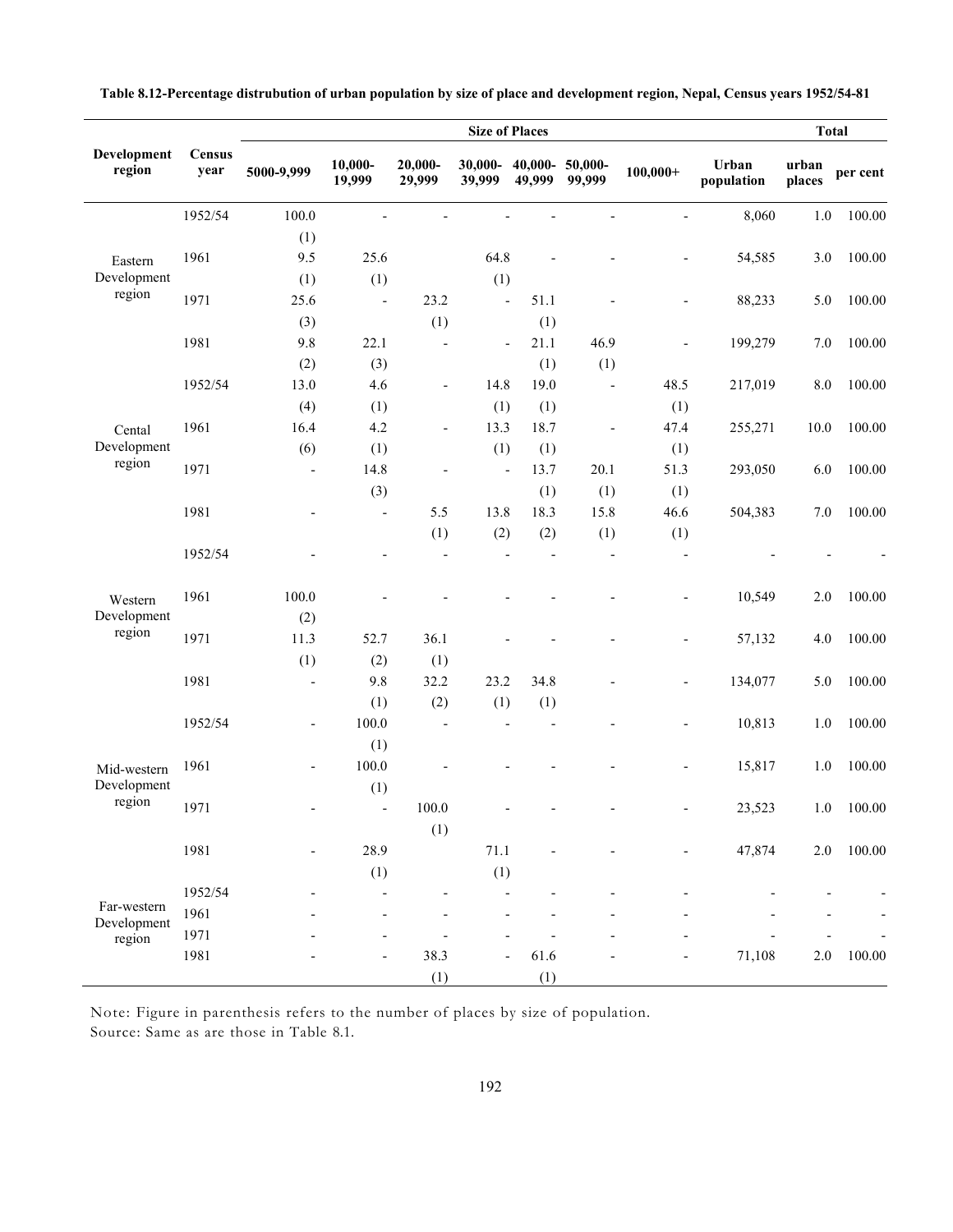Table 8.13-Distribution of urban places by size of place for geographical zones, Nepal, Census years 1952/54-81

|               | Hill    |         |         |         | Terai                    |         |         |          |  |
|---------------|---------|---------|---------|---------|--------------------------|---------|---------|----------|--|
| Size of place | 1952/54 | 1961    | 1971    | 1981    | 1952/54                  | 1961    | 1971    | 1981     |  |
| 5000-9999     | 2(40.0) | 5(62.5) | 2(28.5) | 1(11.1) | 3(60.0)                  | 4(50.0) | 2(22.2) | 1(7.1)   |  |
| 10000-19999   |         | -       | 1(14.3) | 2(22.2) | 2(40.0)                  | 3(37.5) | 4(44.4) | 2(14.2)  |  |
| 20000-29999   |         | -       | 1(14.3) | 1(11.1) |                          |         | 2(22.2) | 4(28.6)  |  |
| 30000-39999   | 1(20.0) | 1(12.5) |         | 1(11.1) | $\overline{\phantom{a}}$ | 1(12.5) |         | 3(21.4)  |  |
| 40000-49999   | 1(20.0) | 1(12.5) | 1(14.3) | 2(22.2) |                          |         | 1(11.1) | 3(21.4)  |  |
| 50000-99999   |         | -       | 1(14.3) | 1(11.1) |                          |         |         | 1(7.1)   |  |
| $100000+$     | 1(20.0) | 1(12.5) | 1(14.3) | 1(11.1) |                          |         |         |          |  |
| Number        | 5(100)  | 8 (100) | 7(100)  | 9(100)  | 5(100)                   | 8(100)  | 9(100)  | 14 (100) |  |

Note: The figure in parenthesis refers to percentages

Source:Same as are those in Table 8.2

place in 1952/54. By 1981, it had seven such places. The number of moderate sized urban places (i.e. with population 10,000-29,000) increased from zero to 3 in the Hill, while this increased from 2 to 6 in the Terai. The small sized urban places (i. e. with population less 10,000) declined from 2 to I in the Hill and 3 to 1 i. the Terai during the period from 1952/54 to 1981. The growth of moderate and large sized urban places in the Hill and Terai clearly - indicate a rising level of urbanization in each zone over the years. And this rising level of urbanization is more pronounced in the Terai than in the Hill, as indicated by the higher concentration of large sized urban areas in the latter than in the former. Regional Distribution of Largest Urban Areas of

Nepal Table 8.14 presents the regional distribution of nine largest urban areas of Nepal.

It ca n be seen from the Table that the distribution of the largest urban places were highly concentrated in the Central region, particularly in the Central Hill for about two decades (1952/54-1971). Although this concentration of population of largest urban centers in the Central region, particularly in

the Central Hill remains unabated, this was reduced considerably during the last intercensal period, 1971-81. In other words, the distribution of the largest urban centres looked somewhat more even in 1981 than it was in any other preceding census year. In 1952/54, out of the nine largest urban centres of the country, 7 were located in the Central region, with five of these located in the Central Hill alone. In 1981, 5 out of the 9 largest urban centres were located in the Central Development region and three of these were in the Central Hill. The Central Hill, largely because of Kathmandu city, contains the highest proportion of population in these major centres. The share of the Central Hill in the proportion of people resident in the nine largest places declined by 35.5 per cent from 84.4 per cent in 1952/54 to 54.4 per cent in 1981. Consequently, the share of the urban population living in the nine largest urban areas in other regions increased, particularly in the Eastern Terai. The Eastern Development region had increased its position in terms of people living in the largest urban places from 3.5 per cent in 1952/54 to 20.3 per cent in 1981. This increase was mostly due to expansion of the urban centre; Biratnagar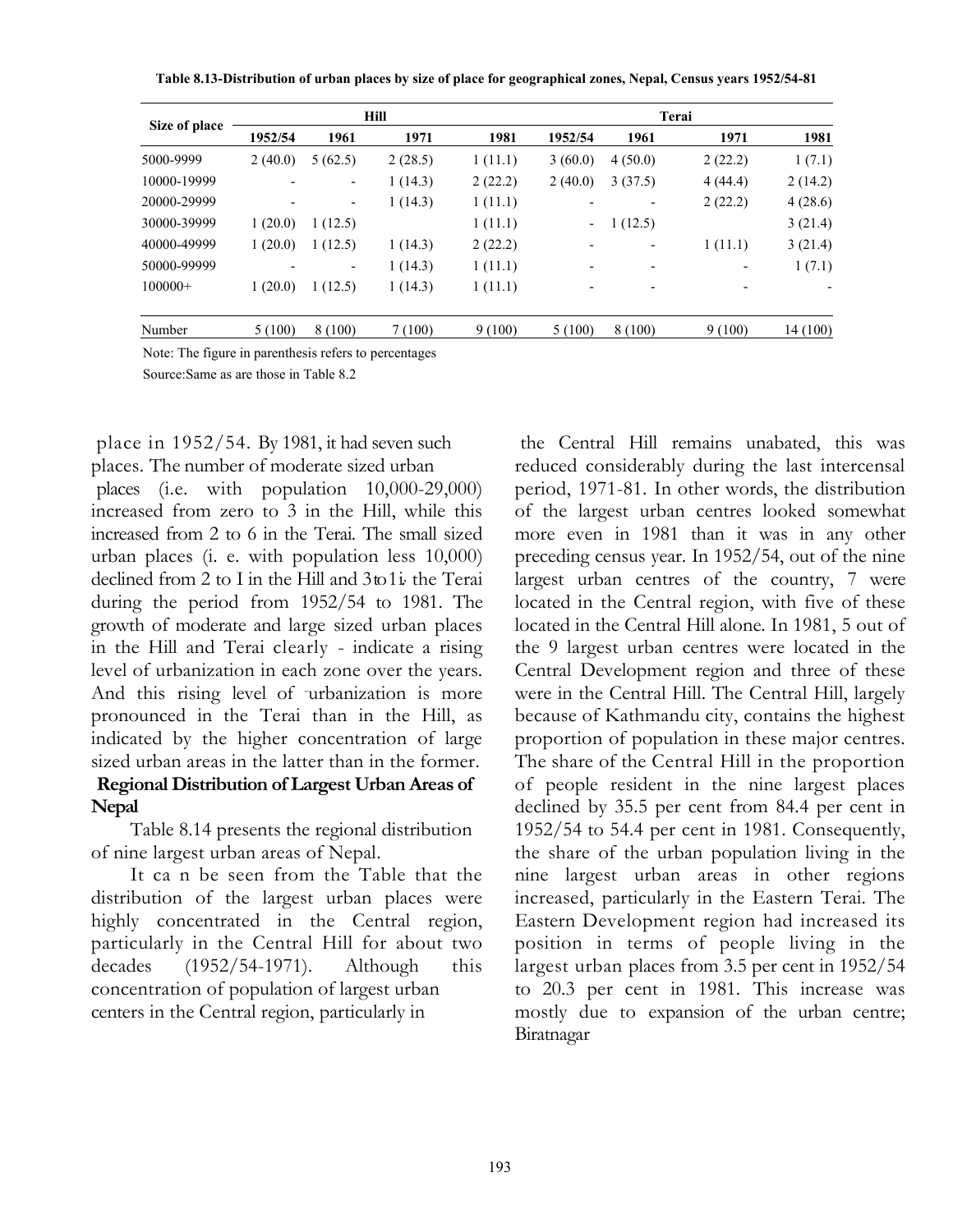| <b>Name, Region and Population</b> |                   |                   |                   |  |  |  |  |
|------------------------------------|-------------------|-------------------|-------------------|--|--|--|--|
| 1952/54<br><b>SN</b>               | 1961              | 1971              | 1981              |  |  |  |  |
| 1 Kathmandu                        | Kathmandu         | Kathmandu         | Kathmandu         |  |  |  |  |
| Central Hill                       | Central Hill      | Central Hill      | Central Hill      |  |  |  |  |
| (Capital City)                     | (Capital City)    | (Capital City)    | (Capital City)    |  |  |  |  |
| 105,247                            | 121,019           | 150,402           | 235,160           |  |  |  |  |
| 2 Lalitpur                         | Lalitpur          | Lalitpur          | Biratnagar        |  |  |  |  |
| Central Hill                       | Central Hill      | Central Hill      | Eastern Terai     |  |  |  |  |
| 41,334                             | 47,713            | 59,049            | 93,544            |  |  |  |  |
| 3 Bhaktapur                        | Biratnagar        | Biratnagar        | Lalitpur          |  |  |  |  |
| Central Hill                       | Eastern Terai     | Eastern Terai     | Central Hill      |  |  |  |  |
| 32,118                             | 35,355            | 45,100            | 79,875            |  |  |  |  |
| 4 Nepalgunj                        | Bhaktapur         | Bhaktapur         | Bhaktapur         |  |  |  |  |
| Mid-western Terai                  | Central Hill      | Central Hill      | Central Hill      |  |  |  |  |
| 10,813                             | 33,877            | 40,112            | 48,472            |  |  |  |  |
| 5 Birgunj                          | Nepalgunj         | Nepalgunj         | Pokhara           |  |  |  |  |
| Central Terai                      | Mid-western Terai | Mid-western Terai | Western Hill      |  |  |  |  |
| 10,037                             | 15,817            | 23,523            | 46,642            |  |  |  |  |
| 6 Thimi                            | Dharan            | Pokhara           | Mahendra nagar    |  |  |  |  |
| Central hill                       | Eastern Terai     | Western Hill      | Far-western Terai |  |  |  |  |
| 8,657                              | 13,998            | 20,611            | 43,834            |  |  |  |  |
| 7 Biratnagar                       | Birgunj           | Dharan            | Birgunj           |  |  |  |  |
| Eastern Terai                      | Central Terai     | Eastern Terai     | Central Terai     |  |  |  |  |
| 8,060                              | 10,769            | 20,503            | 43,642            |  |  |  |  |
| 8 Kirtipur                         | Thimi             | Sidharthanagar    | Dharan            |  |  |  |  |
| Central Hill                       | Central hill      | Western Terai     | Eastern Terai     |  |  |  |  |
| 7,038                              | 9,719             | 17,272            | 42,146            |  |  |  |  |
| 9 Janakpur                         | Janakpur          | Hetauda           | Jankpur           |  |  |  |  |
| Central Terai                      | Central Terai     | Central Hill      | Central Terai     |  |  |  |  |
| 7,037                              | 8,928             | 16,194            | 34,840            |  |  |  |  |

Table 8.14- Population distribution and location (by region) of the largest urban places of Nepal, Census years 1952/54-81

in this region. The proportion of people living in the largest urban areas in the Far-western Tarai and the Western Hill also increased from zero per cent in 1952/54 to about 7 per cent in 1981. It is to be noted here that in 1952/54 only three out of five development regions had major urban centers. However, in 1981 these urban centers wore located in four out of five development regions. Considering the distribution of urban places and population over time among the regions, one would tend to suggest that the urban development in Nepal is

being gradually spread to the different regions of the country, even though the Central development region contains relatively large proportion of the urban population, particularly those living in the largest urban places.

## Intra-urban Variation by Socio--economic Characteristics

An attempt is also made here to examine whether the level/size of urbanization of an area varies by socioeconomic characteristics. The socioeconomic characteristics used here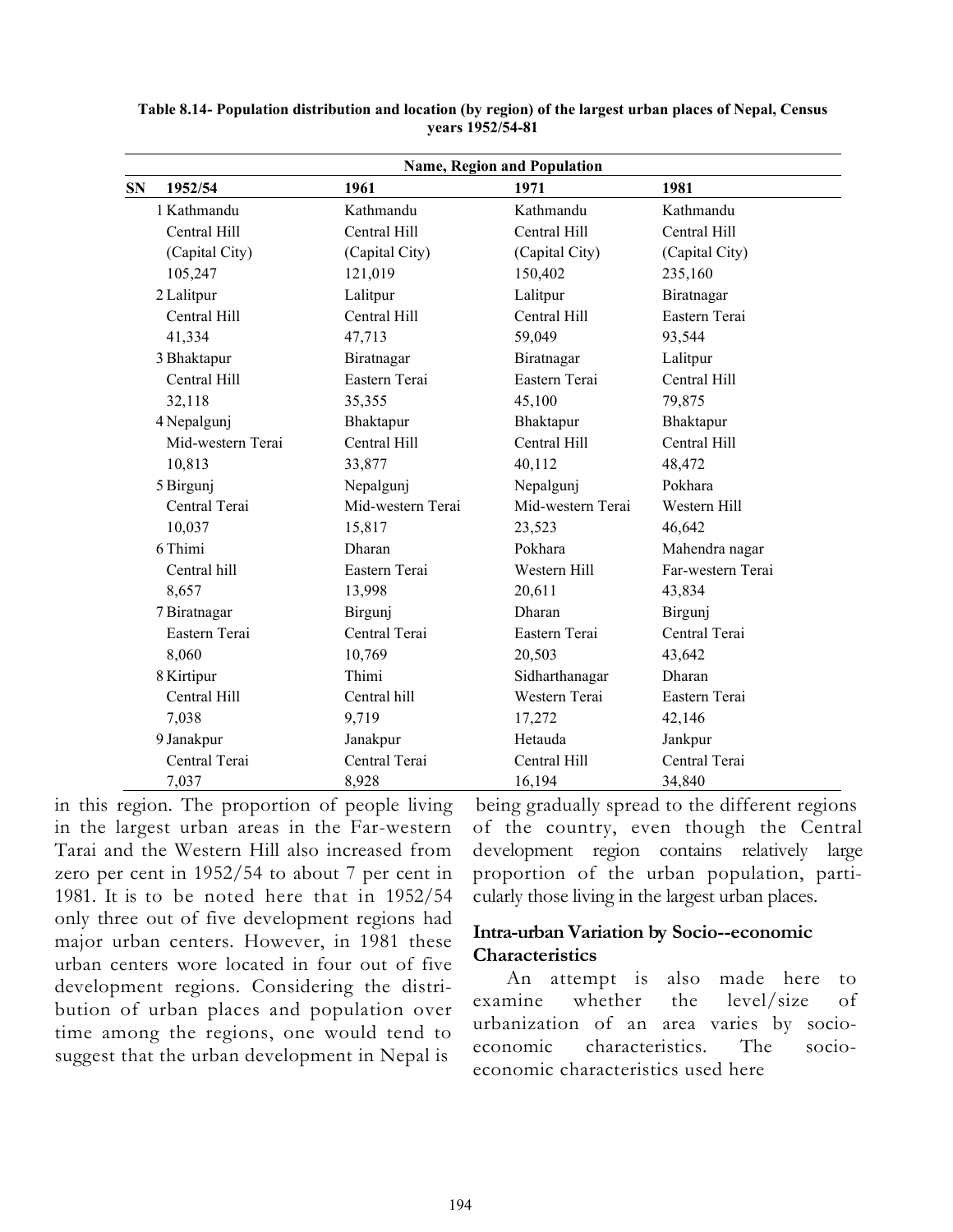are as follows: i) per cent literate, ii) per cent completed primary and higher level education;

iii} per cent engaged in agriculture and non agricultural activities, etc. The size or level of urbanization of an area is determined in terms of population of an urban center divided by

total urban population. The relationship between socio-economic characteristics and the size of urbanization of an area is determined in a regression model. results are presented in Table 8.1 5.

An examination of the table shows that

| Table 8.15- Regression Coefficient of the measures of socio-economic characteristics on size of urban centers, |
|----------------------------------------------------------------------------------------------------------------|
| 1001                                                                                                           |

| 170 L                                                                                                                                                   |                          |         |                         |  |
|---------------------------------------------------------------------------------------------------------------------------------------------------------|--------------------------|---------|-------------------------|--|
| <b>Explanatory Variables</b>                                                                                                                            | Regression<br>Cofficient | t-value | Significance of t value |  |
| 1. Percent of literates (i.e. who can read and writed in any language)<br>completed secondary and higher level education (i.e. sisth grade and<br>above | .05434                   | .749    | .4654                   |  |
| 2. Percent of literates ( <i>i.e.</i> who can read and write in any<br>language)completed primary level (I-V grades) education                          | .02308                   | .359    | .7245                   |  |
| 3. Percent literate (i.e. percentage of people aged five years and above<br>who can read and write in any language)                                     | .16789                   | 1.067   | .3029                   |  |
| 4. Percent of economically active population engaged in agriculture,<br>foresty and fishing                                                             | $-41473$                 | $-575$  | .5739                   |  |
| 5. $R^2 = 26137$                                                                                                                                        |                          |         |                         |  |

the relationship between each of the explanatory variables and the size of an urban area is in the expected direction. For example, the relationship between education variables and size of an urban area is found to be positive. Similarly, the participation in the agricultural sector is negatively associated with the size of -III urban area. It shows that the level of education increases while the degree of participation in agricultural activities decreases as the size/level of urbanization of an area increases.

These are the findings which one would also expect a priori. However, none of the socio economic variables were found to be significantly associated with the size of an urban area. It implies that although the urban centres of Nepal vary by size they don't necessarily vary by socio-economic characteristics. One important reason for the Failure to find a significant association between

the size of an urban area and its socioeconomic characteristics could be due to a lag between the pace of urbanization and changes in socio-economic characteristics. In other words, the level of urbanization of an area is increasing faster than its socioeconomic development. As a result, the variation among the urban areas with respect to socio-economic characteristics is too small for their effects to be picked up by a regression model.

# Rural-urban Differences

As the level of urbanization of a country goes up, it is likely to produce a separate life-style in urban areas different from those in rural areas. For a partial test of this hypothesis, we will examine the rural-urban differences with respect to certain aspects of socio-economic-cumdemographic characteristics, such as (i) marital status,(ii) education, (iii) employment, (iv) income, expenditure and consumption, and (v) fertility level, etc.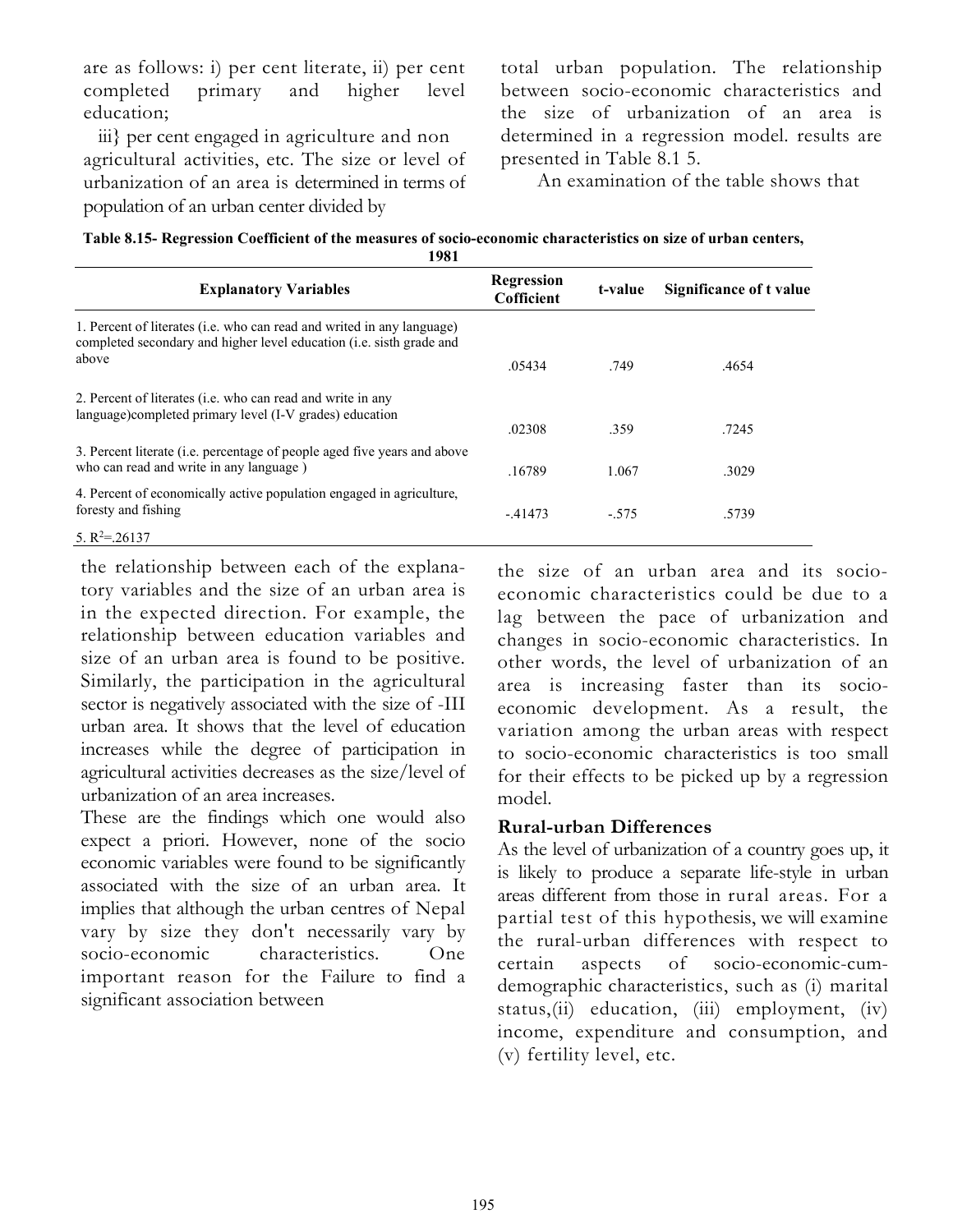#### i) Marital Status

The males and females at every age-group in the urban areas tend to marry later than their rural counterparts. For example, in 1981, 44.46 per cent and 71.45 per cent of males in the age groups 20-24 and 25-29 were married respectively, in urban areas. The corresponding figures in rural areas were 58.99 per cent and 79.38 per cent respectively. A similar picture emerges with respect tdo *marriage* of females. In 1981, 77.23 per cent and 90.29 per cent of females in the agegroups 20-24 and 25-29 were married respectively, in the urban areas. The comparative figures in teh rural areas were 86.57 per cent and 93.41 per cent respectively.

The proportion married for both males and females is higher in rural than in urban areas. And this holds good for all the census years. According to the 1981 census, tghe age standardized proportiotns of currently married males in rural and urban areas were 62.5 and 57.2 percentages. The corresponding female figures for rural and urban areas were 71.1 and 65.9 percentages. Conversely, the proportions of singles were higher in urban than in rural areas. According to the 1981 census, the age standardized proportions of never married males in rural and urban areas were 34.7 and 40.7 per cent respectively. The corresponding figures for females in rural and urban areas were 23.0 and 28.4 respectively.

The mean age at marriage estimated from the 1981 census data was found to be higher in urban than in rural area. The singulate mean age at marriage for females was estimated to be 16.8 and 18.5 years for rural and urban areas respectively in 1981. The corresponding figures for men were 20.5 and 22.4 for rural and urban areas respectively.

The reasons for higher age at marriage in urban than rural areas, may be attributed to the following factors : i) boys and girls in urban areas tend to remain. in, schools for

longer period than their counterparts in rural areas; ii) parents support to get married and sustain a family may be less forthcoming in urban than in rural areas. This may lead to postponement of marriage, particularly among the males in urban areas, until they can support themselves. But economic self sufficiency on the part of a boy is not an important consideration for marriage in rural areas where the cost of marriage is borne by the parents and the married son usually stays in his parent's house with his wife until he is self-sufficient to form a separate household.

### ii) Education

The literacy rates both among men and women at all ages are higher in urban than in rural areas in each census year. According to the 1981 census 32.92 per cent of males and 9.84 per cent of females aged 10 years and above were reported to be literate in rural areas. The comparable figures in urban areas were 62.0 per cent and 37.45 per cent respectively. The differences in the level of education between rural and urban areas hold good at every agegroup for both males and females. The ruralurban difference gets further widened as the level of education increased. For example, according to 1981 census, 15.35 per cent, 6.84 per cent, 1.48 per cent and 0.35 per cent males of 6 years and above were reported to have completed primary (grade 1-5), secondary (grade 6-10), intermediate (grade 11-12) and higher level (graduate/post-graduate) education respectively in rural areas. The corresponding figures in urban areas were 19.84,17.27, 8.81 and 4.79 respectively. Similar differences between rural and urban areas also exist with respect to female education. In 1981, 6.23 per cent, 1.34 per cent, 0.20 per cent and 0.03 per cent females of age 6 years and above reported to have completed primary, secondary, intermediate and graduate/ post graduate level education in rural areas. The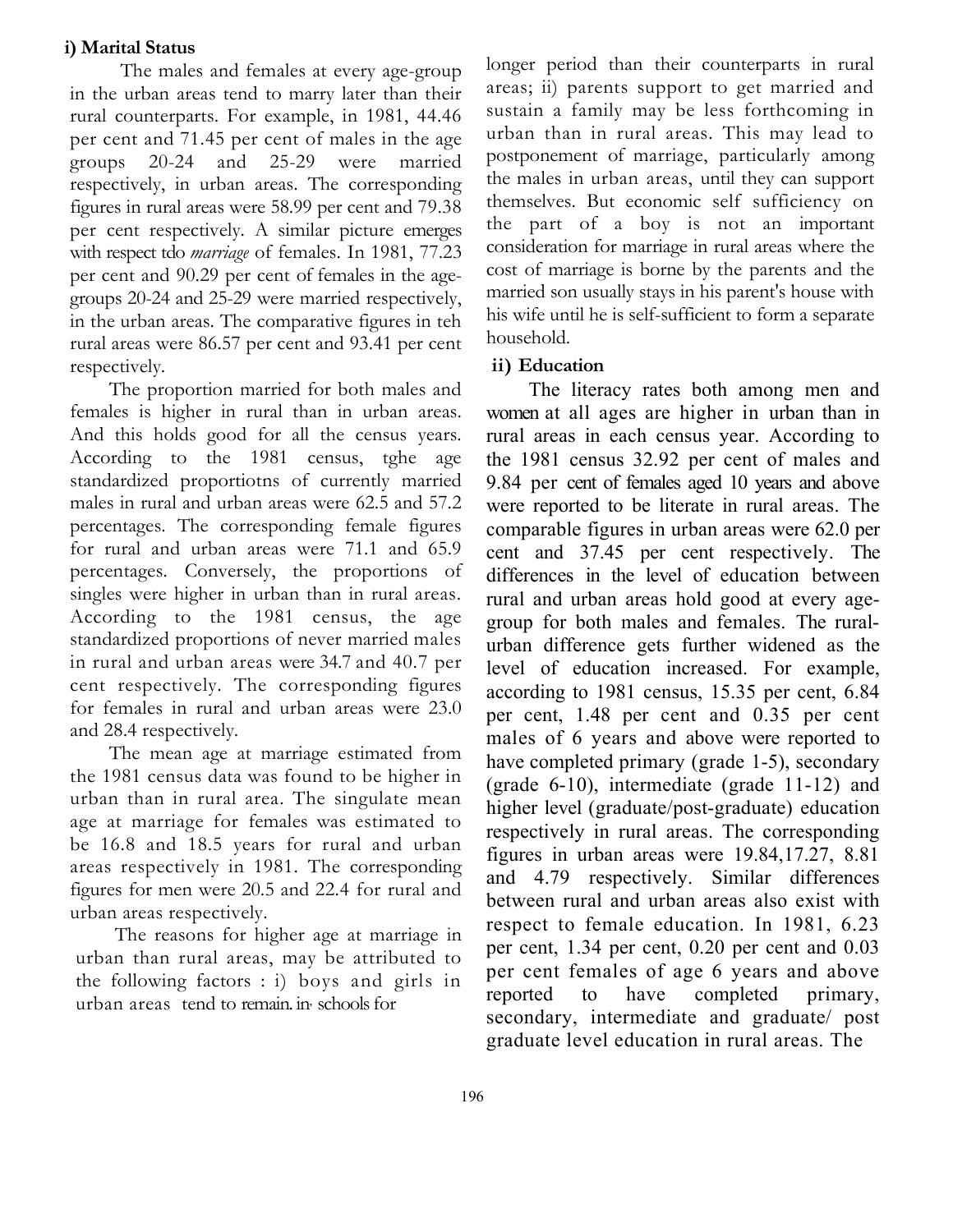comparable figures in urban areas were 15.50, 10.72, 4.36 and 1.54 respectively.

Some of the reasons for higher level of education in urban rather than in rural areas may arise from the following: i) greater concentration of learning places such as schools, colleges and universities in urban than in rural areas. Keeping other factors constant, the greater school facilities in urban areas may lead to greater school enrolment in urban rather than in rural areas; ii) differences in the nature of job between rural and urban areas. The nature of job in urban areas, particularly the skilled jobs demand higher formal education. But to carry out agricultural activities, the main preoccupation in rural areas, the need for higher education has not yet been fully appreciated; iii) highly educated parents want their children also to be educated and they can also afford to send their children to schools and colleges. The highly educated parents are disproportionately located in urban areas, and iv) the exodus of educated people from rural to urban areas.

#### iii) Employment/Labour Force Participation

Differences between rural and urban areas also exist with respect to labour force participation. The labour force participation rate is higher in rural than in urban areas. And this pattern of rural-urban differences in labour force participation rates for males and females was noted in every census. According to 1981 census 83.77 per cent of the males and 47.19 per cent of the females aged 10 years and above were economically active in rural area. The comparable figures in urban areas were 74.86 per cent males and 31.48 per cent females. Of the total civilian labour force in 1981, 90 per cent were in the agricultural sector, the nonagricultural sector accounted for 7 per cent and the remaining 3 per cent were unspecified. The agricultural sector accounted for 92 per cent of the labour force in rural areas, whereas 36 per cent of the labour force in urban areas

were engaged in non-agricultural activities in 1981.

Of the non-agricultural activities in urban areas, the manufacturing industry, electricity, gas and water, construction, commerce, transportation, finance and business, personal and community services, accounted for 10.97, 0.90, 0.62, 29.79, 3.20, 4.38 and 50.14 per cent respectively of the urban labour force.

From the above findings it appears that urbanization in Nepal, unlike in the western world, did not go hand in hand with the growth of secondary (manufacturing) industry. We find that only 11 per cent of the non-agricultural labour force in urban area were engaged in manufacturing industries whereas a large proportion (50%) of them were engaged in tertiary sector, i. e. personal and community services, which are not directly productive and require minimum skill. Moreover, a majority  $(60 \%)$  of the labour force in urban areas were still engaged in agricultural activity. These findings clearly show no relationship between the growth of urbanization on the one hand and the growth of industrialization and modernization on the other.

The unemployment rate is usually higher in urban than in rural areas. This is because the the out-migrants from rural areas continue to pour into urban areas, which in turn further inflates the existing large pool of labour force in urban areas. According to the 1981 census, only 2.81 per cent of urban and 1.54 per cent of rural male labour force in Nepal were unemployed. That the unemployment situation is slightly better in rural than in urban areas is also confirmed in a recent study conducted by the National Planning Commission in 1977. According to this study unemployment rates in rural and urban areas were 5.6 per cent and 6.0 per cent (see, Chapter IX: Economic Activity of the Population).

#### iv) Income, Expenditure and Consumption

The per capita Income in urban/non-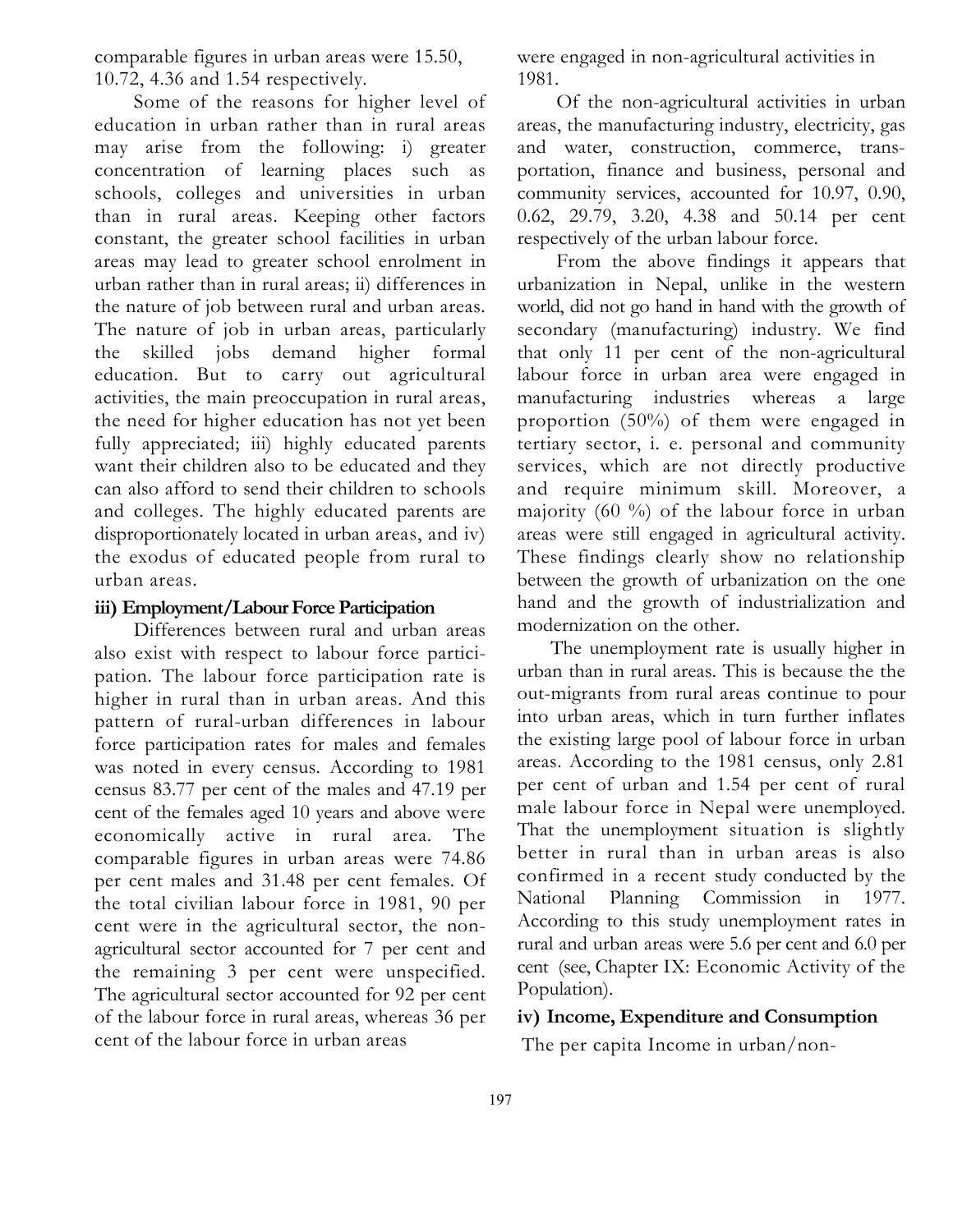agricultural sector is higher than that of the income (per capita) in rural/agricultural sector and this rural-urban disparity in per capita income is further widened over the years. In 1974/75, the per capita income of the urban/

non-agricultural sector was Rs. 6,705/- about 7 times higher than the per capita income of the rural/agricultural sector. In 1981/82, it increased to Rs.8,817/-making it about 10 times higher than that in rural area (see, Table 8.16).

| Table 8.16- Per capita income at constant 1974/75 prices in agricultural and non-agricultural sectors: 1974/75-1981/82 |                                                               |                                                                     |                                                 |  |  |  |  |  |
|------------------------------------------------------------------------------------------------------------------------|---------------------------------------------------------------|---------------------------------------------------------------------|-------------------------------------------------|--|--|--|--|--|
|                                                                                                                        | Per Capita income in the rural<br>(agricultural) sector (Rs.) | Per Capita income in the urbanl<br>(non- agricultural) sector (Rs.) | Per Capita urban income<br>as % of rural income |  |  |  |  |  |
| 1974/75                                                                                                                | 985                                                           | 6705                                                                | 680.7                                           |  |  |  |  |  |
| 1979/80                                                                                                                | 820                                                           | 9013                                                                | 1099.1                                          |  |  |  |  |  |
| 1980/81                                                                                                                | 882                                                           | 8673                                                                | 983.3                                           |  |  |  |  |  |
| 1981/82                                                                                                                | 890                                                           | 8817                                                                | 990.7                                           |  |  |  |  |  |

Source: Central Bureau of Statistics, Statistical Pocket Book 1984, Nepal.

Similarly, the extent of rural poverty is higher than urban poverty. According to recent study conducted by the Department of Food and Agricultural Marketing Services, about 32 and 37 per cent of the rural population suffer from inadequate consumption and income. The corresponding proportions in

urban areas were 20 and 11 per cent respectively. The proportion of households having inadequate consumption and income were about 34 and 41 per cent respectively in rural area. The corresponding figures in urban areas were 20 and 22 per cent (see, Table 8.17).

| <b>Sector</b> | Percentage of                             |                                      |                                           |                            |  |  |  |  |  |
|---------------|-------------------------------------------|--------------------------------------|-------------------------------------------|----------------------------|--|--|--|--|--|
|               |                                           | <b>Population Below</b>              | <b>Household Below</b>                    |                            |  |  |  |  |  |
|               | <b>Minimum susbistence</b><br>consumption | <b>Minimum subsistence</b><br>income | <b>Minimum susbistence</b><br>consumption | Minimum subsistence income |  |  |  |  |  |
| Rural         | 32.14                                     | 37.23                                | 34.34                                     | 41.22                      |  |  |  |  |  |
| Urban         | 20.01                                     | 10.97                                | 19.86                                     | 22.08                      |  |  |  |  |  |

Source:

Pilot study on Socio-economic Indicators for Monitoring and Evaluation of Agrarian Reform and Rural Development in Nepal. FAO and the Department of Food and Agricultural Marketing Services, HMG, Nepal, May 1983.

#### v) Fertility/Mortality Differentials

 Differential fertility studies conducted in Nepal clearly indicate that fertility rates in rural areas are much higher than in urban areas. The estimates of birth rates measured by Crude Birth Rate (CBR), Total Fertility Rate (TFR) and Gross Reproduction

Rate (GRR) for rural areas were found to be about 50 per cent higher than those for urban areas in all three Demographic Sample Surveys, conducted in 1974/75, 1976 and 1977/78. For example, TFR GRR, and CBR of the rural areas were estimated to be 6.31, 3.06 and 46.5 respectively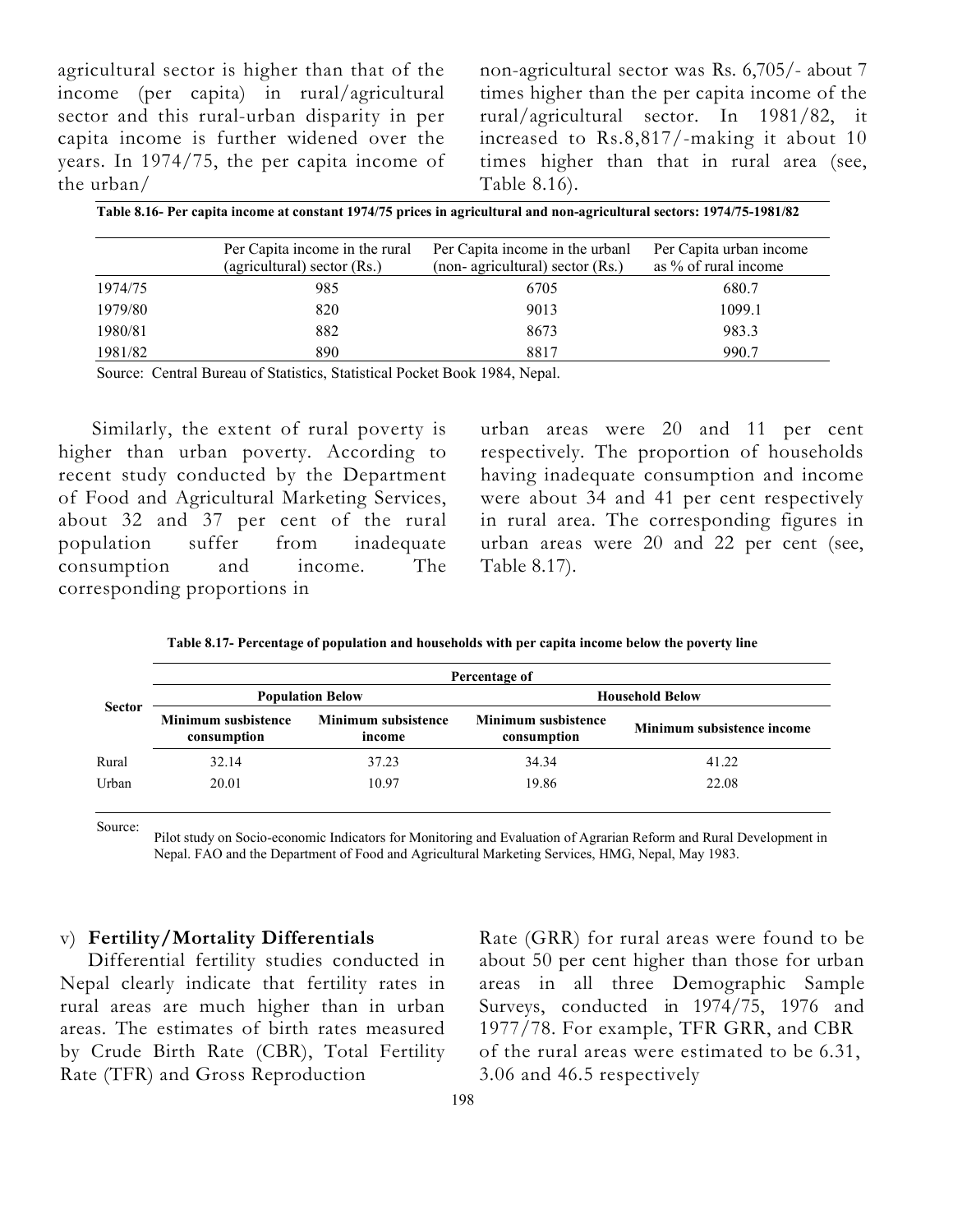in 1977/78. The comparable figures in urban areas were 3.84, 1.87 and 29.5 respectively (see, Table 8.18).

Demographic Sample Surveys data also

show higher age-specific fertility rates for rural areas than urban areas in all age-groups (source in Table 8.18).

Utilizing 1981 census data, the level of

| Table 8.18- Estimated Crude Birth Rate (CBR), Total Fertility Rate (TFR) and Gross Reproduction Rate (GRR) by |
|---------------------------------------------------------------------------------------------------------------|
| rural- urban residence, 1974/75, 1976 and 1977/78                                                             |

| Area    |                                                                                                  | 1974/75 |      |            | 1976       |      |      | 1977/78 |      |  |
|---------|--------------------------------------------------------------------------------------------------|---------|------|------------|------------|------|------|---------|------|--|
|         | CBR                                                                                              | TFR     | GRR  | <b>CBR</b> | <b>TFR</b> | GRR  | CBR  | TFR     | GRR  |  |
| Rural   | 45.2                                                                                             | 6.33    | 1.82 | 47.2       | 6.48       | 3.14 | 46.5 | 6.31    | 3.06 |  |
| Urban   | 28.6                                                                                             | 3.75    | 3.07 | 32.4       | 4.2        | 3.04 | 29.5 | 3.84    | 1.87 |  |
| Source: | Central Bureau of Statistics, The Demographic Sample Survey of Nepal, Third Year Survey 1977/78, |         |      |            |            |      |      |         |      |  |

Kathmandu, July 1978, p. 3.

urbanization was also found to be a signi ficant variable explaining fertility (number of children ever born) differentials among the dis tricts of Nepal. The finding indicates that the higher the level of urbanization of a district, the lower the fertility of the district.

The knowledge and use of contraceptives are also found to be consistently higher in urban than in rural areas. According to the Contraceptive Prevalence Survey of 1981, the proportion of currently married women in the reproductive age-group (15-49) practicing contraception in rural and urban areas was found to be 6.5 and 25.7 percent respectively. The National Fertility and Mortality Survey (NFMS) of 1984 also observed higher use of contraception in urban than in rural areas. According to the above study, 15.1 per cent of rural and 36.5 Per cent of urban currently married women in the reproductive age-groups (15-4)) were r.-ported to be currently practicing contraception.\* The Family Planning and Fertility Survey of 1986 also found 28 per cent of urban adn 13 per cent of rural currently married women in the reproductive ages (15-49) were practivicing contraception in 1986.<sup>3</sup>

As expected, mortality is consistently found to be higher in rural than in urban areas. The Demographic Sample Surveys of 1974/75, 1976 and 1977-78 have shown that the Crude Death Rates and Infant Mortality Rates were considerably higher in rural than in urban areas for each year of the survey (CBS,1978, see Table 13.8). Based on Nepal Fertility Survey (NFS) of 1976, Thapa and Retherford (1982)<sup>4</sup> also found higher infant mortality in rural than in urban areas. According to this study the estimated infant mortality rates in rural and urban areas were 157 and 112 per thousand live births, respectively during 1970-74 Gubhaju (1984)<sup>5</sup> utilizing data of Nepal Fertility Survey, also found higher infant and childhood mortality in rural than in urban areas. The probability of dying between birth and age (i. e. infant mortality) and between ages 1 and 5 (i. e. childhood mortality), according to this study, were estimated to be 158 and 104 in rural area for the cohort of children born betvaeen 1967-71. The corresponditing figures were 132 and 25 in urban areas. The National

<sup>&</sup>lt;sup>3</sup> Ministry of Health, Nepal Family Planning and Material Child Health Project (NFP?MCH) 1986. Preliminary report: Findings from Nepal Fertility and Family Planning Survey, 1986 (Mimeo).

<sup>&</sup>lt;sup>4</sup> Thapa, S. and R. Retherford. 1982, "Infant Mortality based on the 1976 Nepal Fertility Survey, Population Studies, 36 (1): pp. 61-80.  $<sup>5</sup>$  Gubhaju, B.B. (1984). Demographic and Social correlates of Infant and Child Mortality in Nepal. unpublished Ph.D. Thesis.</sup>